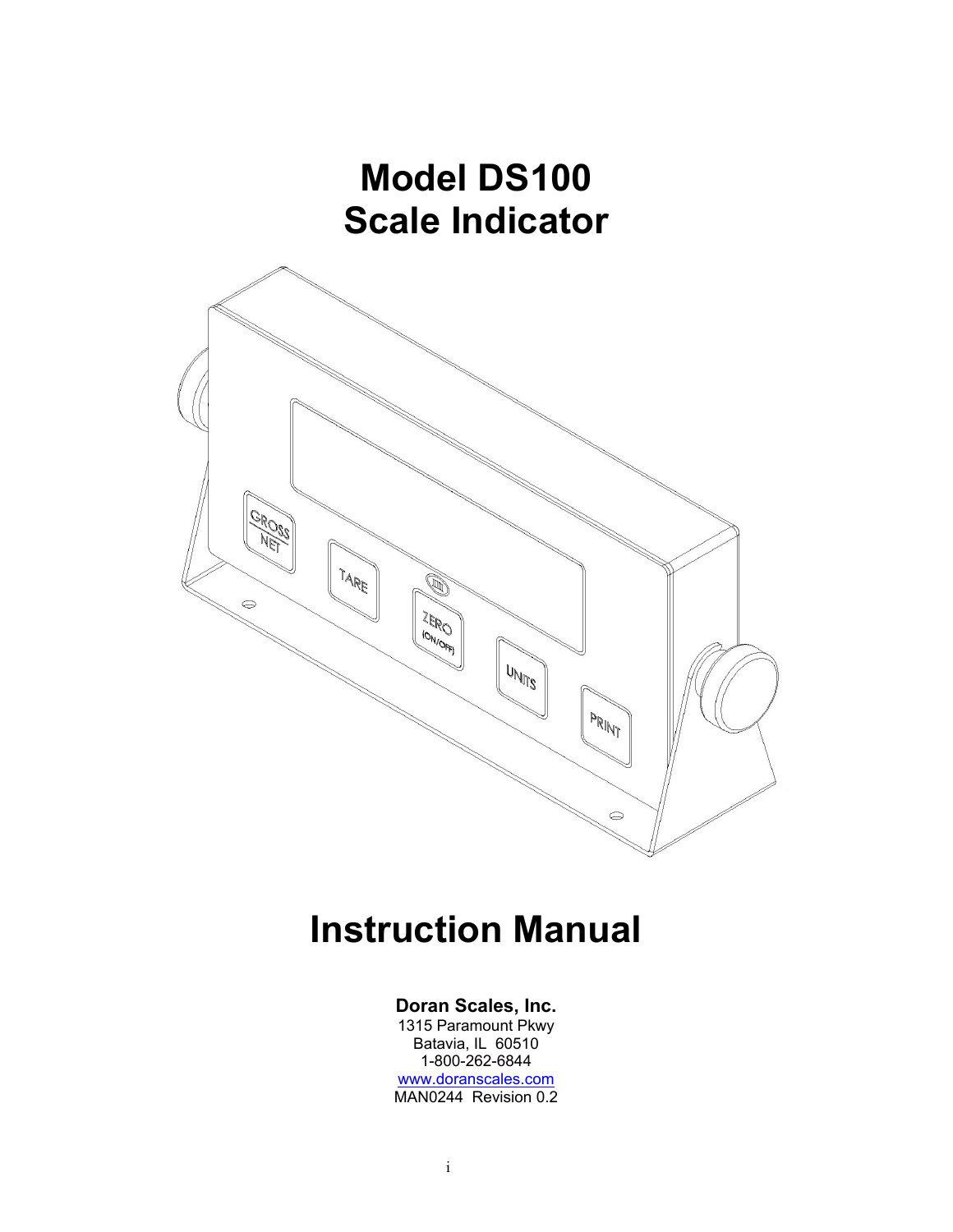| $\sim$ 10 |     |
|-----------|-----|
|           |     |
|           |     |
|           |     |
|           | 12  |
|           | 12  |
|           | 12  |
|           | .13 |
|           | .13 |
|           |     |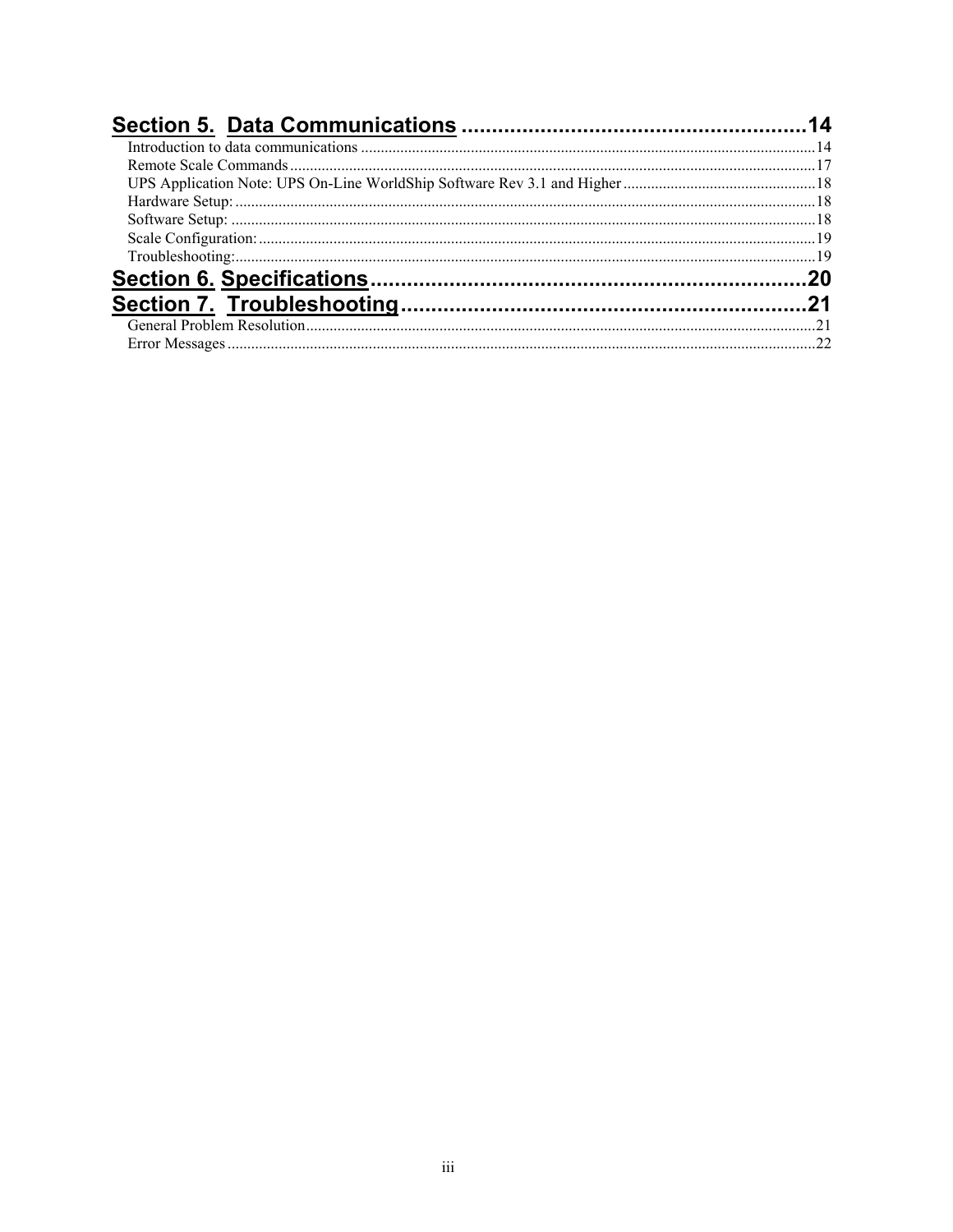# **Section 1. Unpacking and Installation**

### **Unpacking**

Before unpacking your Doran scale, please read the instructions in this section. Your new scale is a durable industrial product, but it is also a sensitive weighing instrument. Normal care should be taken when handling and using this product. Improper handling or abuse can damage the scale and result in costly repairs that may not be covered by the warranty. If you notice any shipping damage, notify the shipper immediately. Please observe the following precautions to insure years of trouble free service from your new scale.

### **! DO NOT drop the scale.**

### **! DO NOT drop objects on the scale.**

Carefully remove the scale from the shipping carton. Be sure to retain all shipping materials in case the scale must be shipped elsewhere.

### **Installation**

Place the scale on a stable flat surface. Verify that the bubble level located under the platter shows that the scale is level. Adjust the four feet to obtain a level condition (bubble in center.)

### **Electrical Connections**

The DS100 uses a wall mounted transformer to provide power to the scale. The transformer requires 115 VAC, 50/60 Hz power. Be sure the AC power is not excessively noisy – this can occur if large inductive loads, such as solenoids or motors, are on the same power line. Subjecting electronics to problematic AC power lines may result in damage not covered by the warranty. Also be sure that the power outlet and transformer are not exposed to water while the scale is plugged in.

### **Care & Cleaning**

With reasonable care, this product will last for many years. Here are some tips to care for your DS100 Scale Indicator.

- Hand clean with a damp cloth using mild detergent.
- Do not use strong solvents or abrasive cleaners as this can damage the touch panel or other plastic parts.
- Do not drop or overload the scale.
- Do not use sharp objects to press any of the buttons.
- Do not immerse.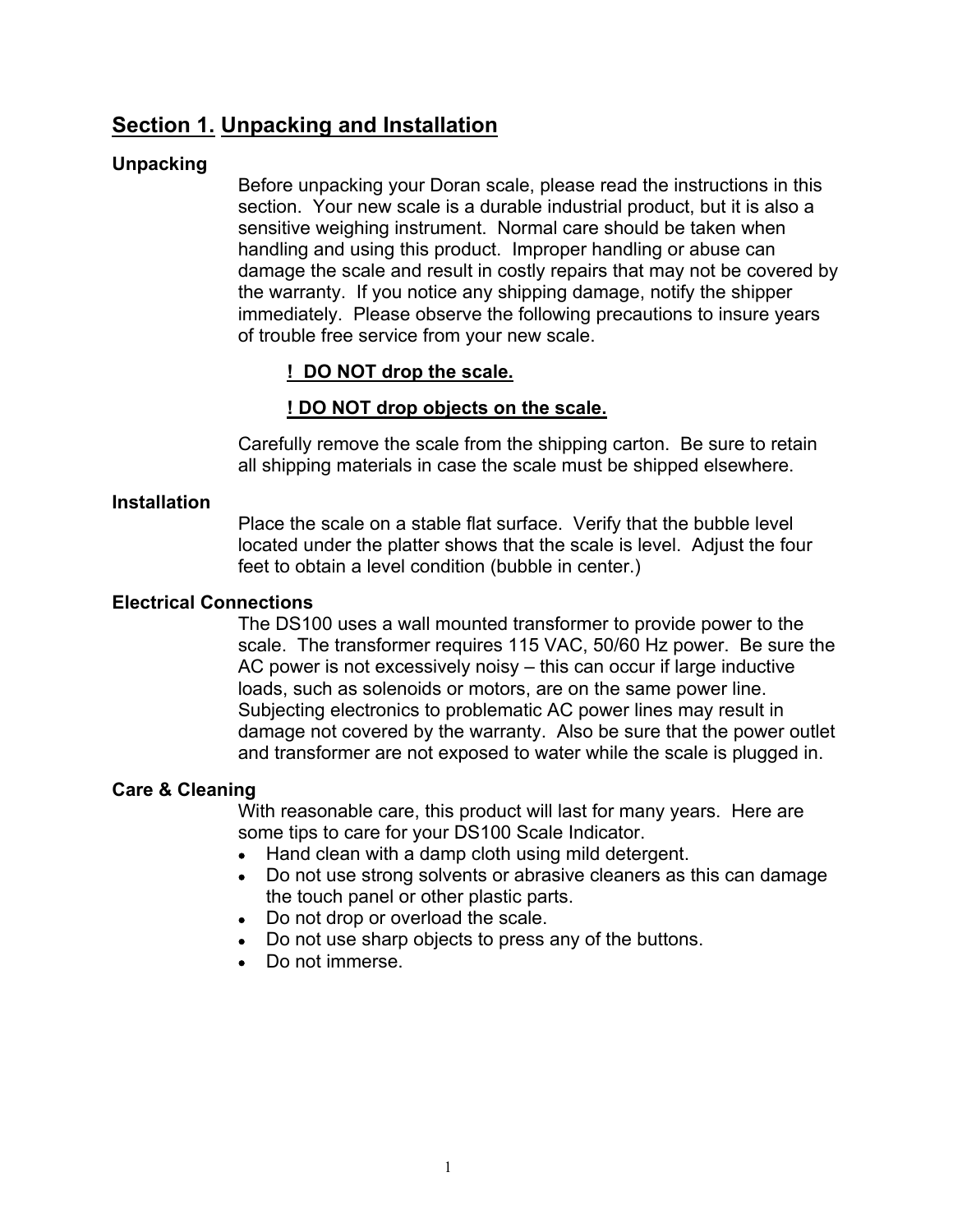# **Section 2. Scale Operation**



**Fig. 1 DS100 Front Panel** 

### **Display Functions**

The Model DS100 controls consist of GROSS/NET, TARE, ZERO (ON/OFF), UNITS and PRINT buttons located under to the LED display. The display is used to provide weight indications and operator messages describing scale operation.

#### **Power**

The DS100 is powered by an AC wall transformer. Turn the scale off by pressing and holding the ZERO (ON/OFF) button for three seconds. Turn the scale on by pressing the ZERO (ON/OFF) button.

#### **Units Select**

Press the UNITS button to change weight display units from lb, lb:oz, oz, kg, g. The units annunciator to the right of the LED display will indicate the current weight.

#### **Print**

To transmit the selected print string through the standard RS-232 port, press PRINT. This will cause the selected print string to be printed. The scale will not transmit while the scale is in motion. If the scale is in motion when the PRINT button is pressed, the DS100 will transmit the selected print string once the scale becomes stable.

#### **Motion**

Motion is indicated by the MOT annunciator to the left of the LED display.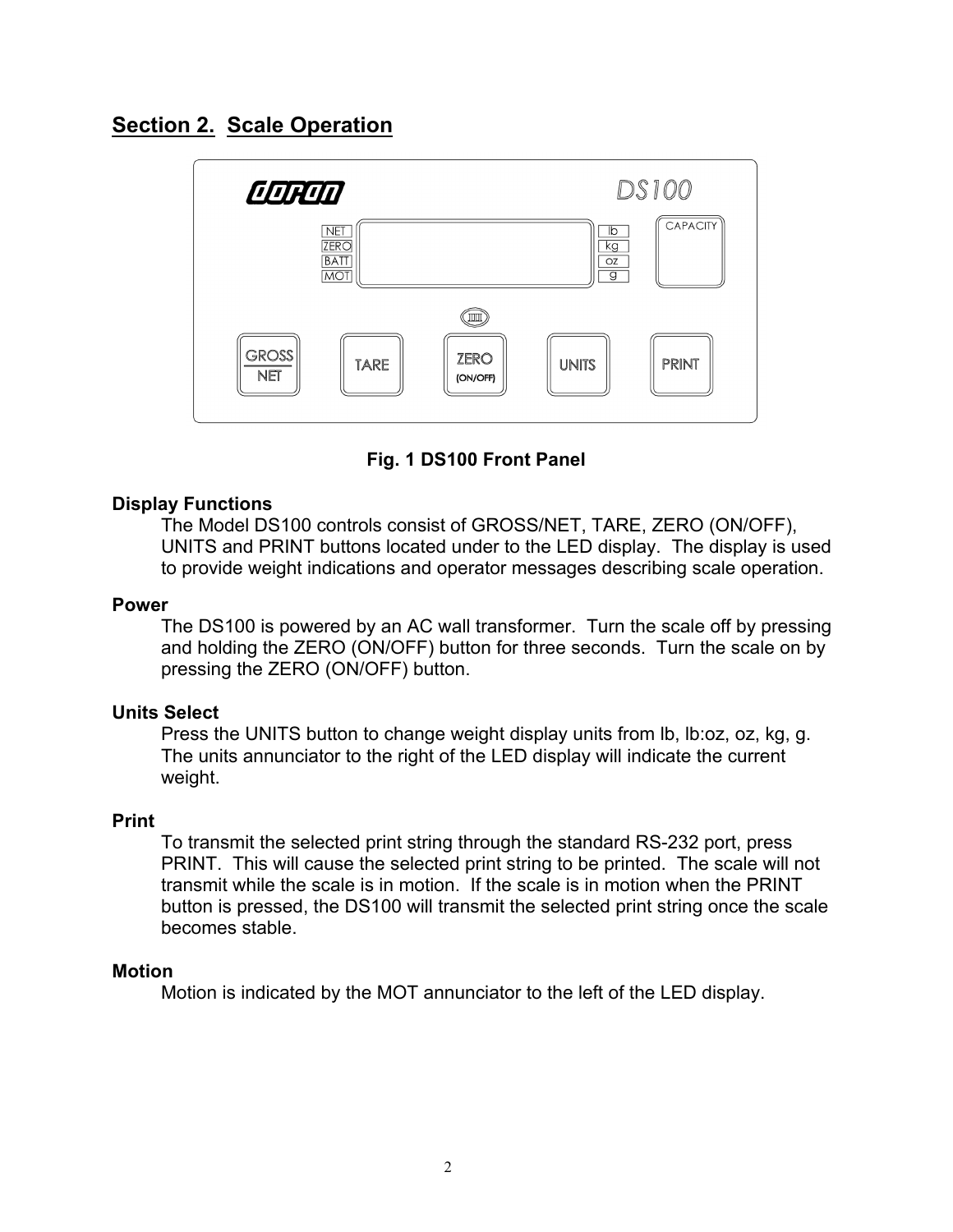### **Zero Weighing**

- 1. Empty the scale base or place an empty container on the base and press ZERO to zero the scale. If the scale is in motion when the ZERO button is pressed, the DS100 will zero the scale once the scale becomes stable.
- 2. Place an item on the scale and wait for the MOTION indicator to go out
- 3. Read the weight on the display
- 4. Press ZERO again to weigh additional items

### **Net / Gross Mode**

The NET annunciator to the left of the LED display will indicate the NET or GROSS weigh status of the indicator. The indicator enters the NET mode when the TARE button is pressed with an item on the base. Alternatively, to enter the NET mode, press the GROSS/NET button. The NET mode is not available when a TARE weight is not active.

To clear an active TARE weight:

- 1. If the scale is in the NET mode, enter the GROSS mode by pressing ZERO.
- 2. When the scale display reads zero in the GROSS mode, press TARE.

### **Net / Gross Weighing**

- 1. Empty the scale base or place an empty container on the base and press TARE
- 2. The indicator will read zero and place the scale in NET mode
- 3. Place an item on the scale platter and wait for the MOTION indicator to go out
- 4. Read the weight on the display
- 5. Press TARE again to weigh additional items
- 6. Press ZERO, then TARE to clear the tare weight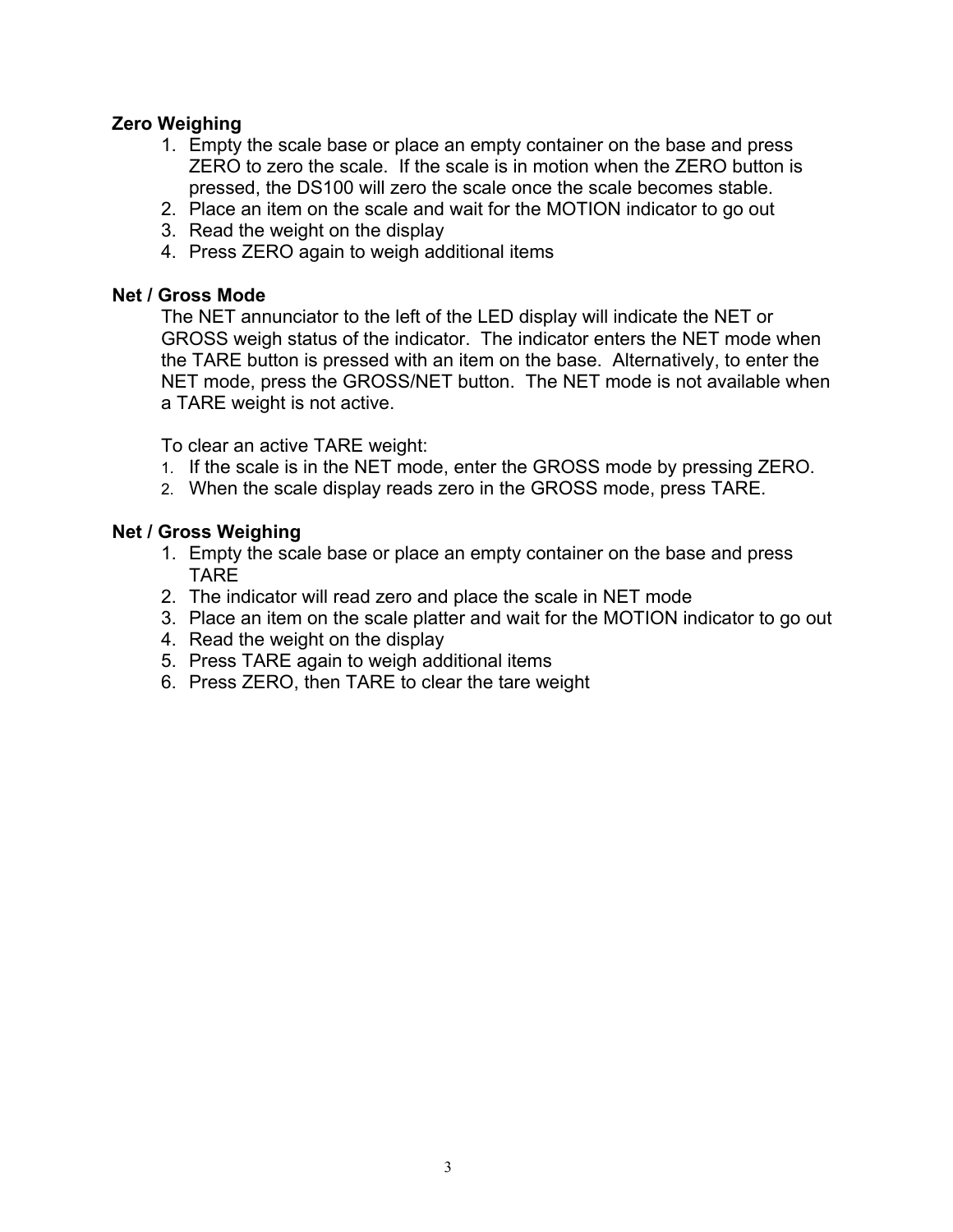# **Section 3. Setup and Calibration Guide**



**Fig. 2 DS100 Rear Panel** 

#### **Power connections**

The DS100 is powered from a wall mounted transformer. The transformer has a power cord which plugs into the power jack located on the back of the scale. A strain relief is provided to the left of the power jack. The power cord can be looped around the strain relief to prevent accidental unplugging.

### **RS-232 Connections**

The DS100 has a standard RS-232 output. To use this feature, the optional RS-232 cable (P/N DSOPT001 or DSOPT002) is required. To access the RS-232 terminals at the rear of the scale, remove the rear panel from the indicator as shown in Figure 2.

Insert the cable conductors by placing a small flat blade screw driver into the terminal slot and then push the handle of the screw driver upwards towards the top of the indicator. This forces the terminal below to open. Insert the conductor into the terminal and remove the screwdriver.

#### **Load Cell Connections**

The DS100 accepts 4 wire and 6 wire load cells. For 4-wire operation, jumpers JP1 and JP2, located to the right of the load cell connections, must be inserted. For 6-wire operation, remove JP1 and JP2. To protect against ESD, use the ground wire provided with your Doran base load cell cable and connect to the Shield (SHD) terminal. If a ground wire is not available, ground the base to the meter with the SHD connection. Verify proper grounding by measuring the resistance from the SHD terminal on the DS100 to the base chassis.

Insert the cable conductors by placing a small flat blade screw driver into the terminal slot and then push the handle of the screw driver upwards towards the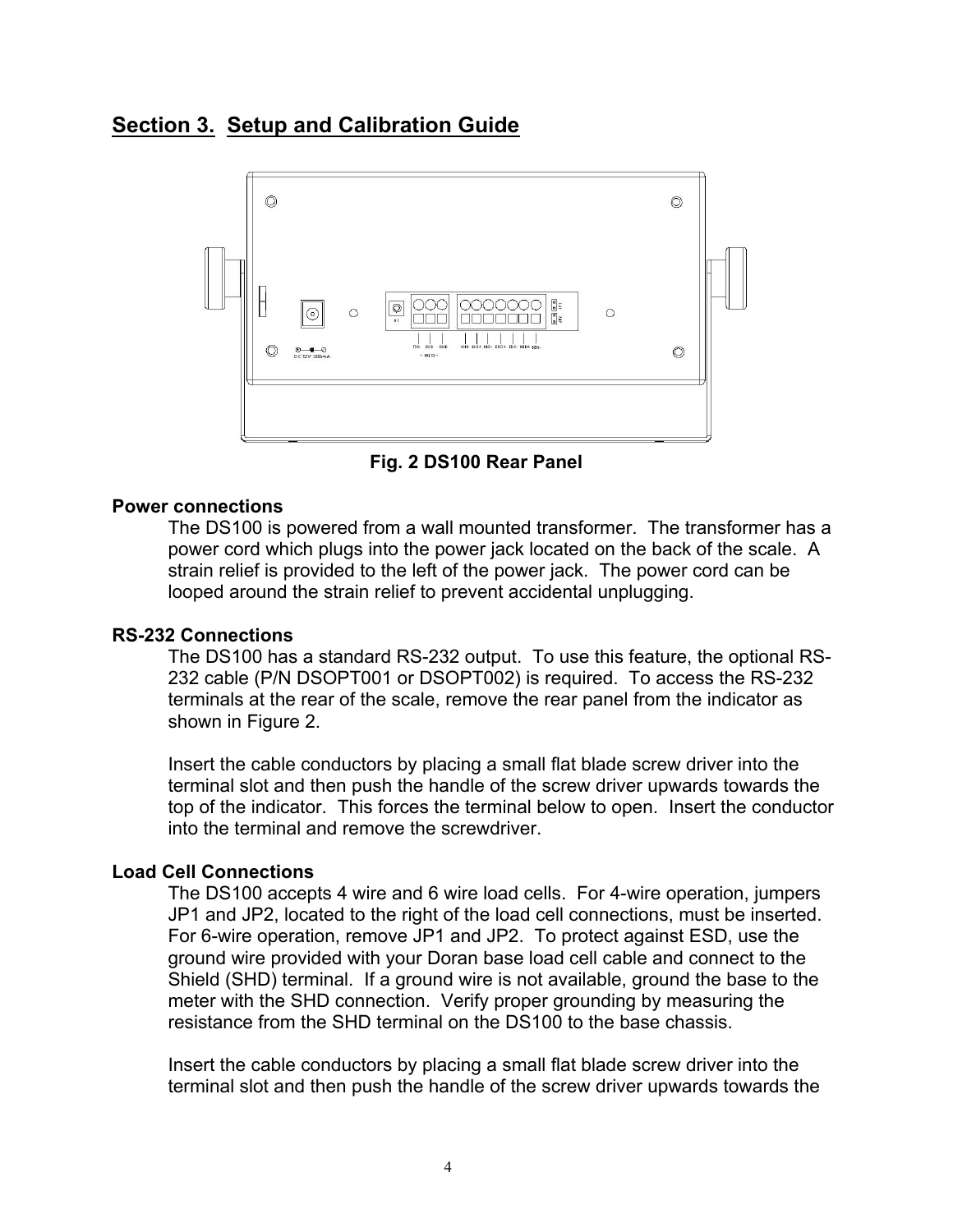| <b>Doran Standard Load Cell Color Code</b> |                        |
|--------------------------------------------|------------------------|
| + Signal                                   | Red                    |
| - Signal                                   | White                  |
| + Excitation                               | Green                  |
| - Excitation                               | <b>Black</b>           |
| + Sense                                    | <b>Blue</b>            |
| - Sense                                    | <b>Brown or Yellow</b> |

top of the indicator. This forces the terminal below to open. Insert the conductor into the terminal and remove the screwdriver.

### **Entering and Exiting Setup Mode - Pushbutton**

The setup mode can be entered by pressing the setup pushbutton located behind the rear panel as shown in Figure 2. This pushbutton is provided so a lead and wire seal can be utilized to metrologically seal the scale. To exit the setup mode, press the setup pushbutton or the PRINT button.

### **Entering and Exiting Setup Mode – Front Panel**

To enter setup mode from the front panel, turn off the indicator. Then press and hold PRINT and ZERO(ON/OFF). When the indicator turns on, all annunciators will be activated. Release both PRINT and ZERO(ON/OFF). To exit the setup mode, press PRINT to immediately exit or press and release UNITS until the indicator automatically exits.

#### **Setup Mode Navigation**

To navigate through the parameter menus:

- Press ZERO to change the parameter selection
- Press UNITS to go to the next parameter
- Press TARE to back up to the previous parameter

For changing the capacity and scale calibration, refer to the sections below for detailed instructions.

### **Capacity and Resolution Configuration**

After entering the setup mode, the display will briefly show the Calibration and Parameter audit counters. The display will then show *C00100*, in this case, the capacity is set to 100. The capacity unit can be either lb or kg. The units annunciator to the right of the weight display will indicate the active unit.

- 1. To change the capacity, press ZERO
- 2. The active digit will flash
- 3. Press ZERO to change the active digit
- 4. Once the active digit is properly set, press UNITS to advance to the next digit to the right or press TARE to move one digit to the left
- 5. After setting the right most digit, the units annunciator will flash
- 6. To change the capacity unit, press ZERO to change between lb and kg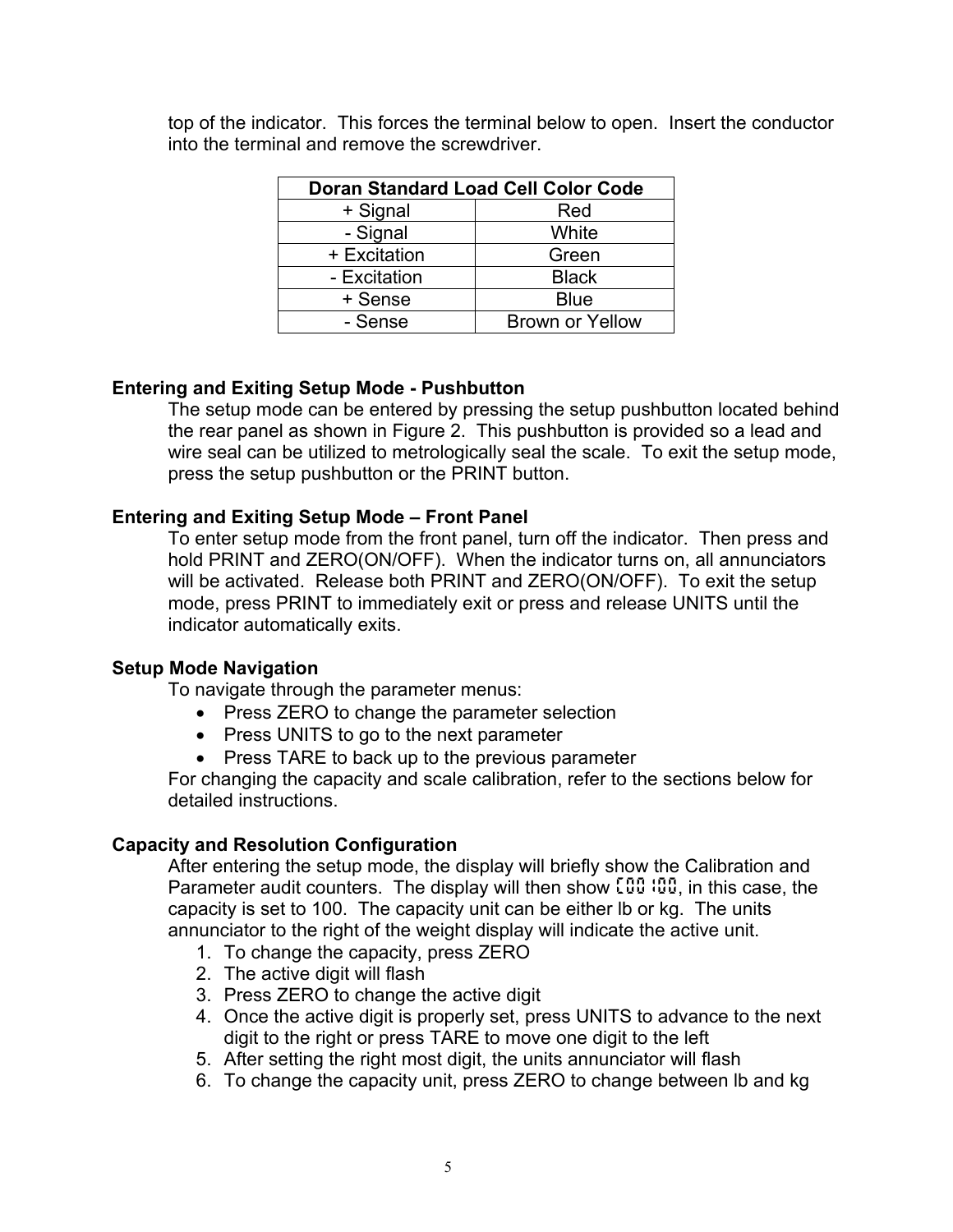- 7. Press UNITS to advance to the resolution parameter once the proper unit is selected
- 8. The display will read the current "count by" setting for example: *d 0.01*
- 9. Only resolutions that are available for the defined capacity can be selected. The DS100 is limited from 100 to 12500 displayed divisions.
- 10. Press ZERO to select the desired resolution
- 11. Press UNITS to advance to calibration
- NOTE: If *CAP E* appears on the display during step 7, the capacity selected is out of range. Ensure the capacity is within 1 to 99,999 lb or 1 to 45,000 kg. Verify the desired unit annunciator is lit. Press ZERO to clear this error.

### **Calibration**

Once the capacity and resolution are set, the scale can be calibrated. The DS100 utilizes a two point zero and span calibration. Note: the minimum calibration weight is 5% of scale capacity. For the most accurate results, it is recommended to calibrate as close to full capacity as possible.

- 1. After the capacity is set the scale reads *CAL 0*
- 2. To perform a zero calibration, remove all items from the base and ensure the base is free from any disturbance (air currents or vibration)
- 3. Press ZERO. The indicator will count down from 7 to 0. If there is any disturbance, the countdown will reset back to 7 to ensure an accurate calibration.
- 4. Once zero calibration is successfully completed, the display will show the calibration weight value. For example **00**.000, represents 100 lb or kg. The units annunciator to the right of the LED display will indicate the active unit. This unit must be the same as the capacity and resolution unit as defined above.
- 5. To change the span calibration weight, press ZERO.
- 6. The active digit will flash
- 7. Press ZERO to change the active digit
- 8. Once the active digit is properly set, press UNITS to advance to the next digit to the right or press TARE to move one digit to the left
- 9. After setting the right most digit, place the calibration weight on the base
- 10. Press UNITS to perform the span calibration
- 11. After span calibration, the scale returns to the weigh mode to confirm calibration
- NOTE: If *rG Err* appears on the display during step 3, the calibration zero is out of range. Press ZERO to clear this error. Refer to the Calibration Troubleshooting below for additional information.
- NOTE: If *SPn E* appears on the display during step 4, the entered calibration weight value is outside the required 5% to 100% of capacity. Press ZERO to clear this error.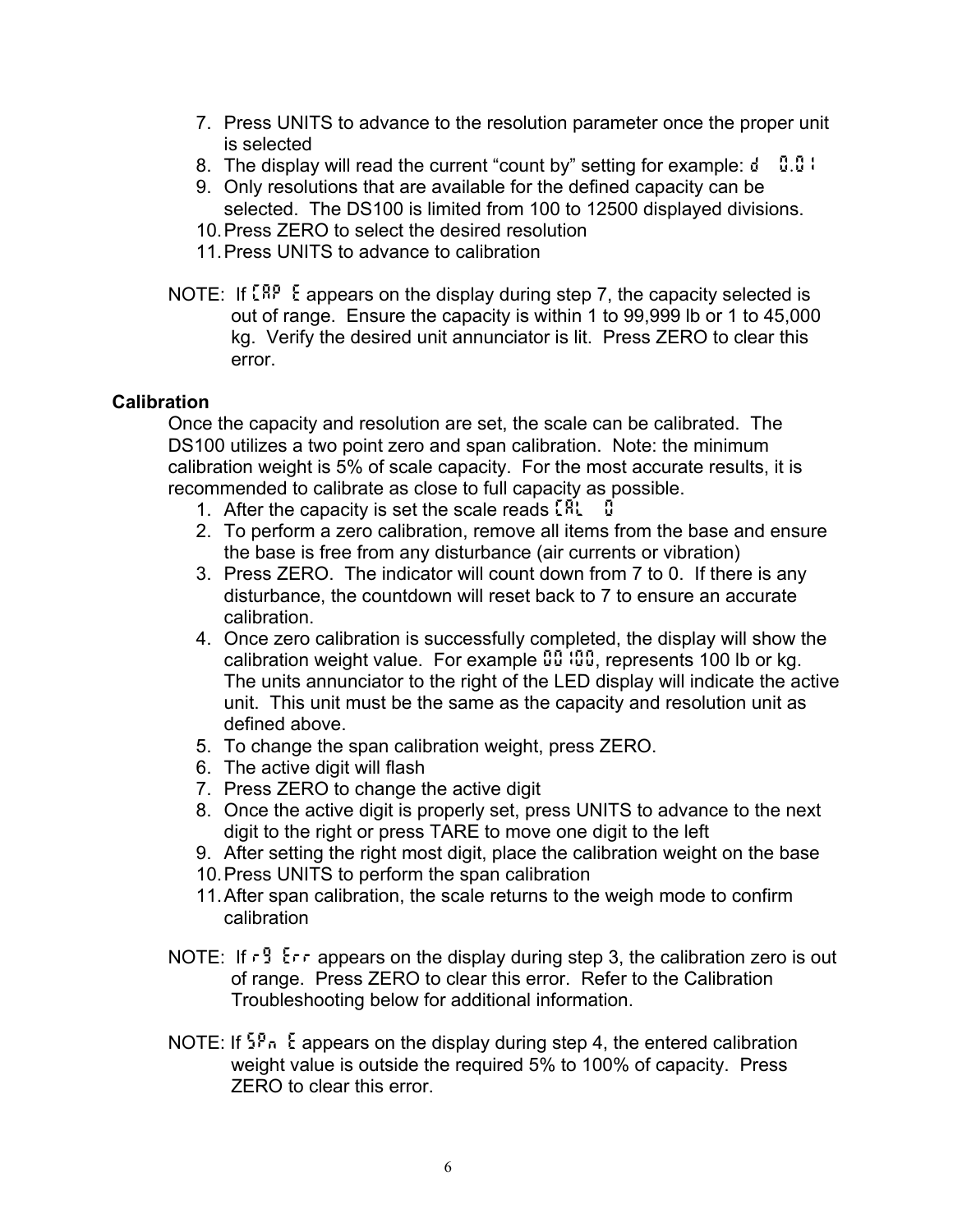NOTE: If *SPnL* or *SPnH* appears on the display, the calibration span is out of range. Verify that the calibration weight is correct and repeat the calibration. Refer to the Calibration Troubleshooting below for additional information.

#### **Calibration Troubleshooting**

The following table shows the acceptable Raw Counts for no load and full load. Raw Counts can be viewed through the last setup parameter. Refer to Section 4, Parameter Setup, for more information regarding parameter viewing. If the scale's raw counts are not within the ranges specified in the following table, contact a Doran Certified Scale Distributor, or Doran's Technical Assistance department at 800-262-6844.

| <b>Calibration Requirements in Raw</b><br>Counts                                           |                |         |
|--------------------------------------------------------------------------------------------|----------------|---------|
|                                                                                            | <b>Minimum</b> | Maximum |
| <b>Zero Calibration Point</b>                                                              | $-8,000$       | 55,000  |
| <b>Required Calibration Span</b><br>(100% of Capacity Scale Cal Point - Zero<br>Cal Point) | 10,000         | 220,000 |
| <b>Required Calibration Span</b><br>(5% of Capacity Cal Point - Zero Cal Point)            | 500            | 11,000  |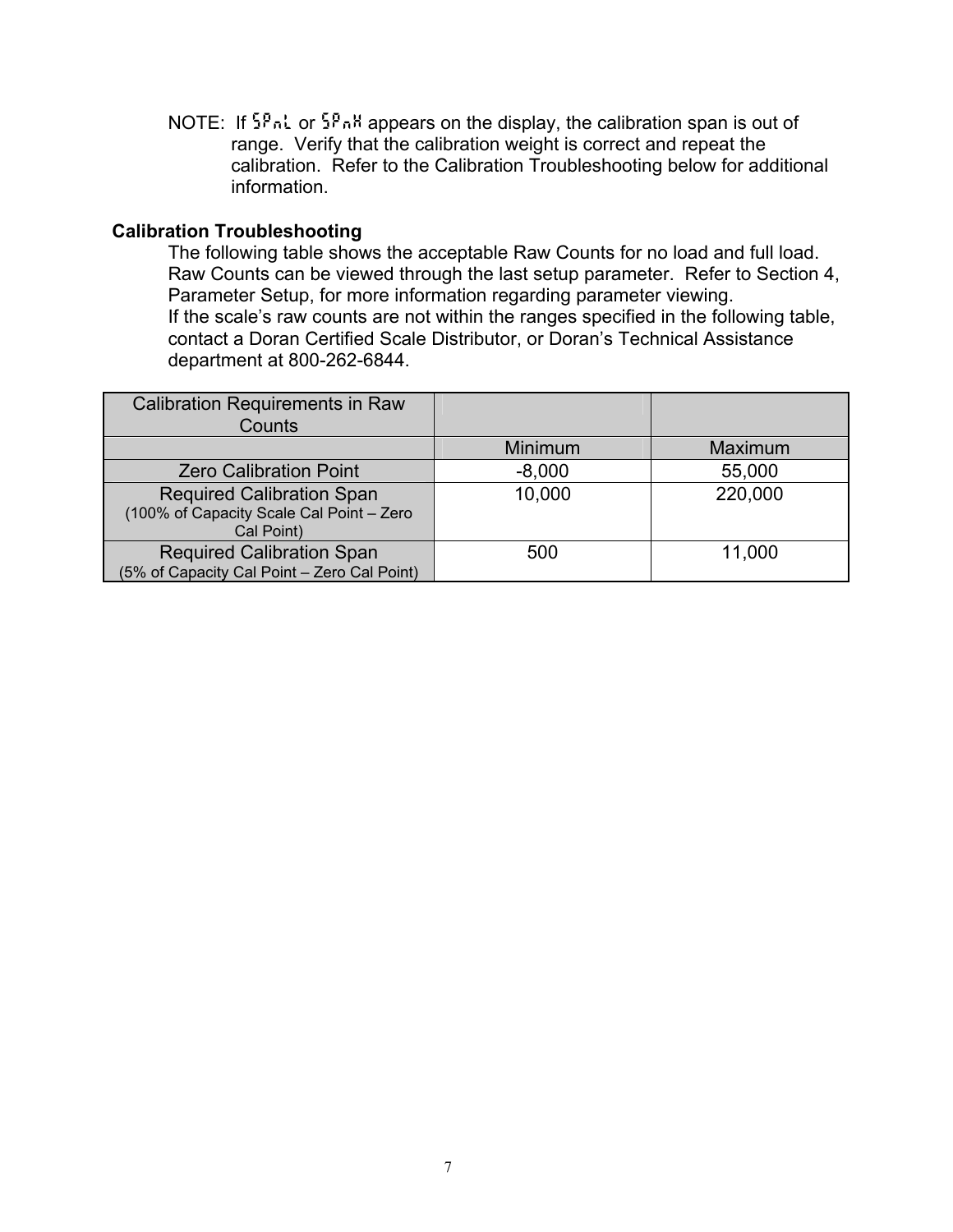# **Section 4. Parameter Setup**

The DS100 has adjustable setup parameters, which control the scale's operation.

#### **Entering and Exiting Setup Mode - Pushbutton**

The setup mode can be entered by pressing the setup pushbutton located behind the rear panel as shown in Figure 2. This pushbutton is provided so a lead and wire seal can be utilized to metrologically seal the scale. To exit the setup mode, press the setup pushbutton or the PRINT button.

#### **Entering and Exiting Setup Mode – Front Panel**

To enter setup mode from the front panel, turn off the indicator. Then press and hold PRINT and ZERO(ON/OFF). When the indicator turns on, all annunciators will be activated. Release both PRINT and ZERO(ON/OFF). To exit the setup mode, press PRINT to immediately exit or press and release UNITS until the indicator automatically exits.

Parameters are accessed by pressing the UNITS button. Pressing this button will cause the scale to step to the next parameter on the list.

NOTE: No setup information is saved until the DS100 exits the setup mode. A power failure while in the setup mode will cause changes to be lost.

If it is necessary to physically seal the scale, run a lead and wire seal through the three cross drilled bolts at the rear of the indicator.

#### **Changing a Parameter**

Once the desired parameter has been found, it may adjusted. Press and release ZERO to step through the individual options. See Section 3 for setting scale capacity and resolution. When you have stepped through all of the parameters, the scale will return to the weigh mode.

#### **Legal for Trade Restrictions**

The Legal for Trade mode disables the lb:oz mode. Setup mode front panel access can be disabled for applications that require a physical lead and wire seal.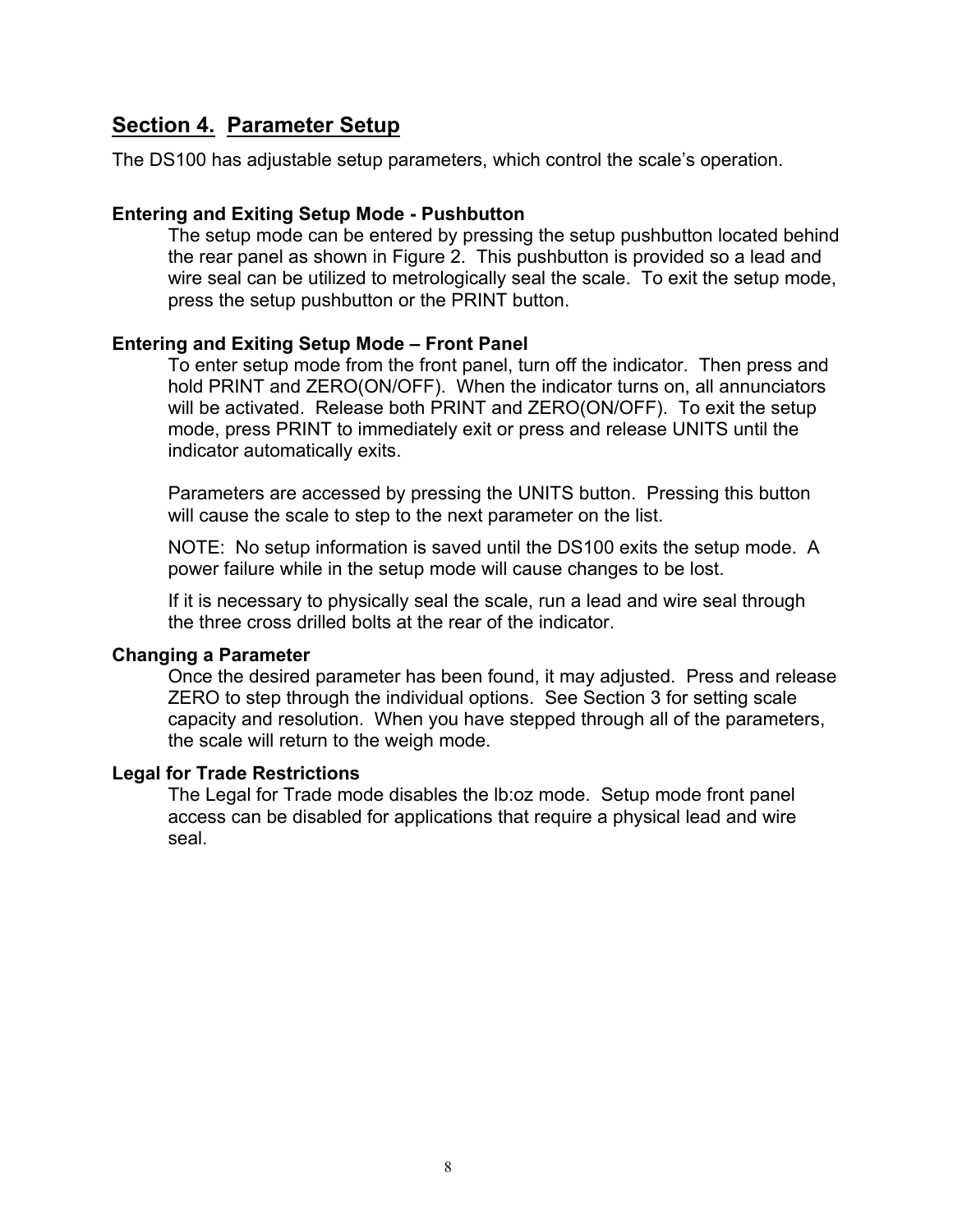# **Capacity Setup Menu**

| <b>Select Scale Capacity (Ib or kg)</b>                                                |
|----------------------------------------------------------------------------------------|
| Capacity setting:                                                                      |
|                                                                                        |
| 1 to 45,000 in kg                                                                      |
| $\left 1-\frac{1}{2}\sqrt{2}\sqrt{2}\right $ See Capacity and Resolution Configuration |
| in Section 3 for configuration instructions.                                           |

### **Resolution Setup Menu**

|                      | <b>Select Scale Capacity (Ib or kg)</b>                                                |
|----------------------|----------------------------------------------------------------------------------------|
| ក ភកក :-<br>ម.មមម :- | 0.0001 to 50 resolution setting in same unit<br>as capacity unit above. The resolution |
| 50                   | selections are limited by the capacity<br>setting from 200 to 12,500 divisions.        |

### **Calibration Menu**

| C Al | <b>Zero Calibration Point</b>      |
|------|------------------------------------|
|      | Press ZERO to calibrate zero point |

|                                                                                                                                                                     | <b>Span Calibration Point</b>                |
|---------------------------------------------------------------------------------------------------------------------------------------------------------------------|----------------------------------------------|
|                                                                                                                                                                     | Span calibration weight setting:             |
|                                                                                                                                                                     | 1 to 99,999 in lb                            |
|                                                                                                                                                                     | $[-9999(16)]$ 1 to 45,000 in kg.             |
|                                                                                                                                                                     | See Calibration in Section 3 for calibration |
| $\left  \cdot \right $ + $\left  \cdot \right $ + $\left  \cdot \right $ + $\left  \cdot \right $ + $\left  \cdot \right $ and $\left  \cdot \right $ instructions. |                                              |
|                                                                                                                                                                     | NOTE: This parameter is only visible after   |
|                                                                                                                                                                     | a zero calibration is performed.             |

### **Reset All Parameters to Default Settings**

| r5t | <b>Default parameters</b>                                                       |
|-----|---------------------------------------------------------------------------------|
| n   | No. Parameters are not defaulted.                                               |
| 뷕   | Yes. Set all parameters to the factory<br>default values when UNITS is pressed. |

# **Operation Mode**

| oΡ | Sets the scale for Legal for Trade mode                                                                                  |
|----|--------------------------------------------------------------------------------------------------------------------------|
| SŁ | Standard mode. NOT legal for trade.                                                                                      |
| 벽복 | Legal for trade setting. This setting<br>automatically disables certain parameter<br>menus below as indicated by an (*). |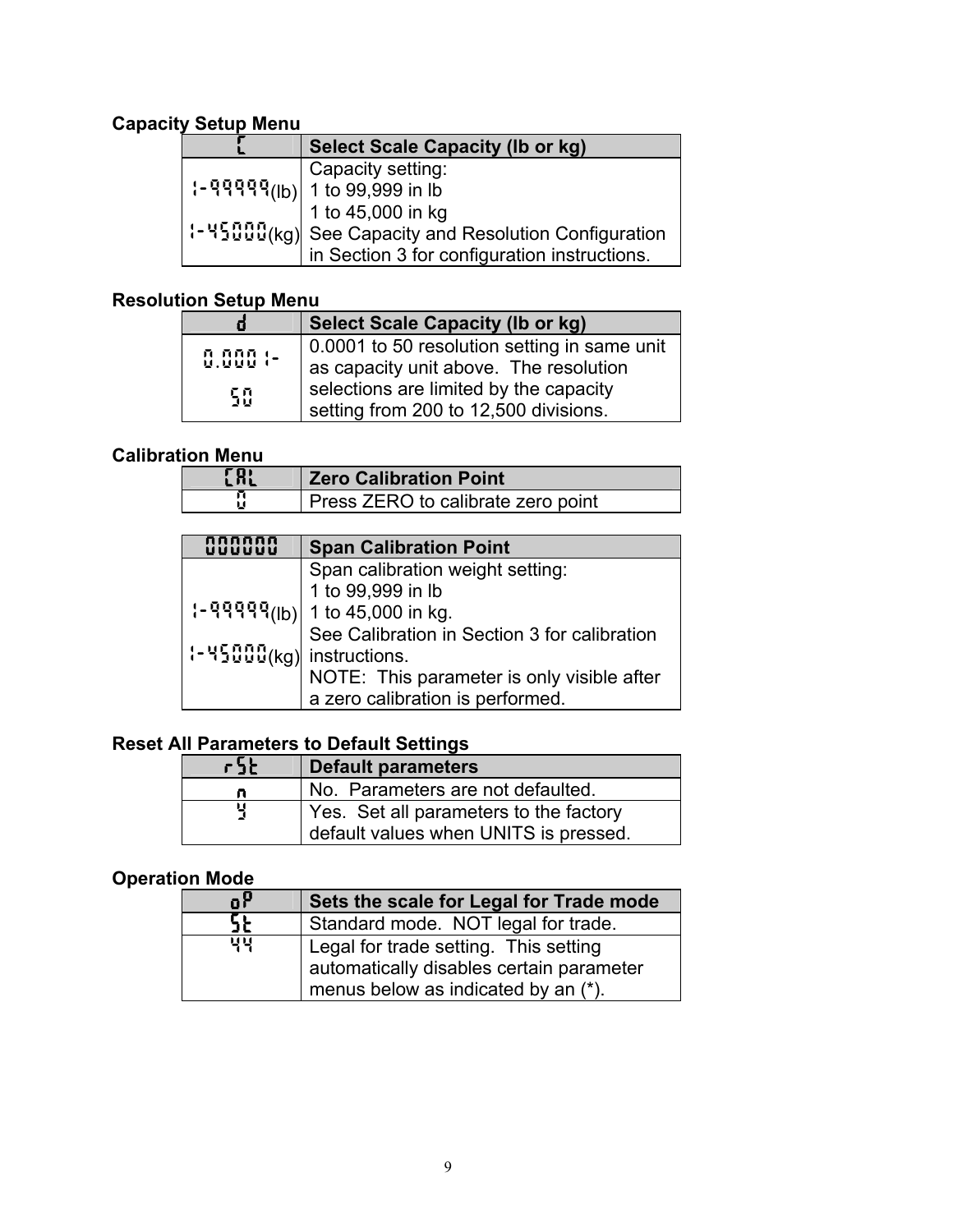### **Auto Zero Tracking**

| 25<br>*        | # of displayed divisions that are<br>automatically zeroed from displayed<br>zero, while the scale is stable. |
|----------------|--------------------------------------------------------------------------------------------------------------|
| ñί             | Zero tracking is disabled                                                                                    |
|                | 1/2 division (Legal for Trade Setting)                                                                       |
| $\overline{3}$ | 3 divisions                                                                                                  |
| ιñ             | 1 division                                                                                                   |

### **Motion Aperture**

| $\star$<br>កក្ដុ | # of displayed divisions that must<br>change before motion is detected. |
|------------------|-------------------------------------------------------------------------|
|                  | 1 division (Legal for Trade Setting)                                    |
|                  | 3 divisions                                                             |
|                  | 5 divisions                                                             |

# **Start Up Zero**

| ∗<br>JuO | Controls the start-up zero point             |
|----------|----------------------------------------------|
| កប៊      | Scale will NOT zero on power up.             |
|          | Calibrated zero is loaded on power-up.       |
| ւե       | Scale will zero up to 100% of scale capacity |
|          | on power-up.                                 |
| 20       | Scale will zero up to 20% of scale capacity  |
|          | on power-up.                                 |
|          | (Legal for Trade Setting)                    |

NOTE: The Legal for Trade requirements disables certain parameter menus listed above. These items have been indicated by an asterisk ( \* ).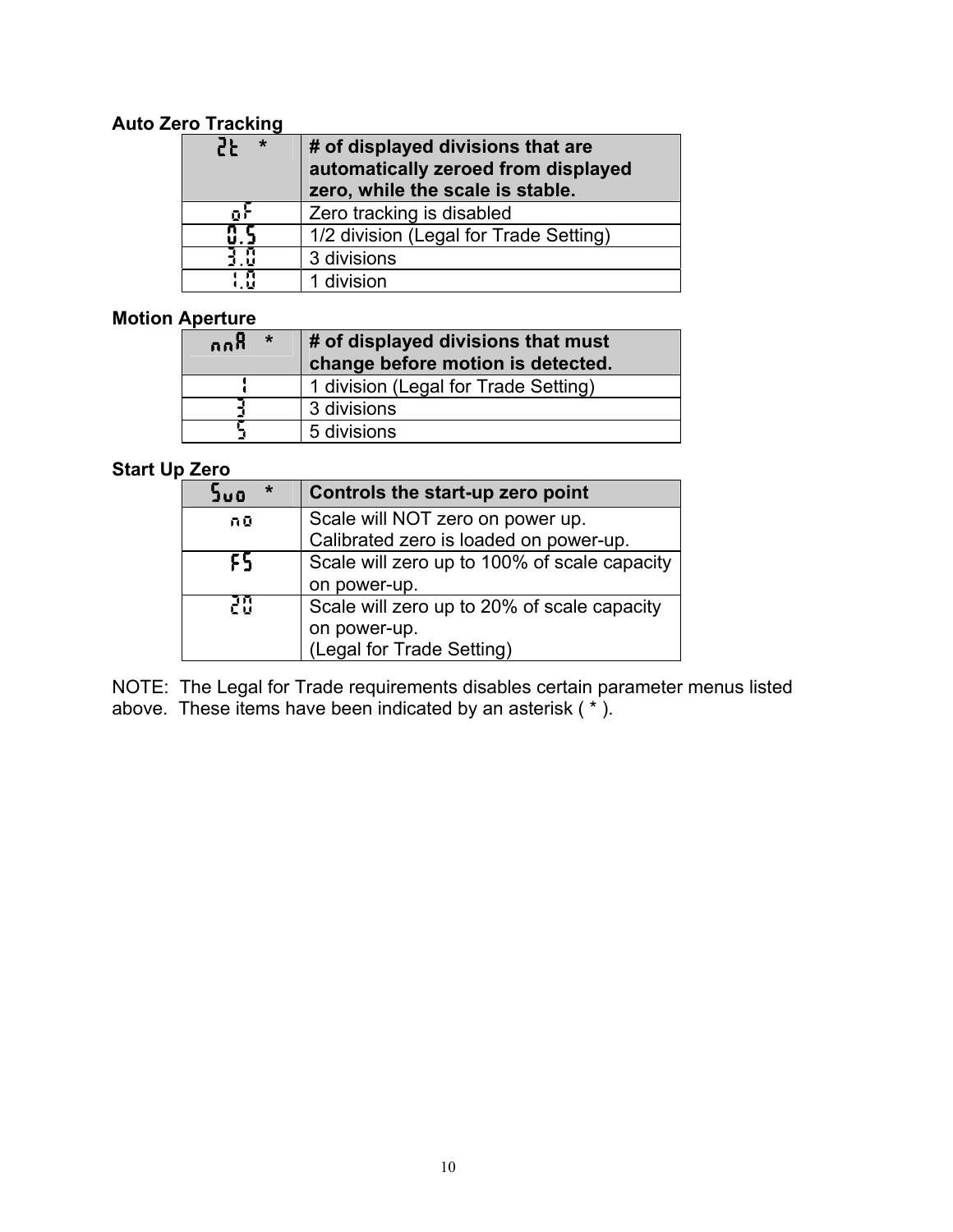# **Data Output**

| d.o.                     | <b>Controls when information is</b><br>transmitted from the scale though the |
|--------------------------|------------------------------------------------------------------------------|
|                          | serial port                                                                  |
| $\mathbb{C}[\mathbb{P}]$ | Continuous data transmission. Transmits                                      |
|                          | data each time the display is updated.                                       |
|                          | Readings that occur when the scale is in                                     |
|                          | motion are identified by the abbreviation                                    |
|                          | "MOT." following the weight data.                                            |
| 8. I                     | Auto Print 1 transmits the first scale reading                               |
|                          | after the scale leaves motion. The reading                                   |
|                          | must be stable and must be a valid reading                                   |
|                          | before it can be sent.                                                       |
| 8 P                      | Auto Print 2 transmits the first scale reading                               |
|                          | following the scale leaving motion. In Auto                                  |
|                          | Print 2, no further readings will be sent until                              |
|                          | the scale returns to displayed zero. The                                     |
|                          | reading must be stable and must be a valid                                   |
|                          | reading before it can be sent.                                               |
| է.ժ.                     | Transmit on Demand transmits when the                                        |
|                          | PRINT button is pressed and when the "W"                                     |
|                          | data request command is received through                                     |
|                          | the serial port. The scale must be stable                                    |
|                          | and the weight must be valid (no error                                       |
|                          | codes displayed) before data is printed.                                     |
|                          |                                                                              |

# **Data Format**

| For. | Format of transmitted data from the<br>serial port  |
|------|-----------------------------------------------------|
|      | Basic data format.                                  |
| קק   | Basic dual print format. Includes metric<br>weight. |
| : ۶  | Legacy data format.                                 |
|      | <b>Output NOT Legal for Trade.</b>                  |
| ٢P   | Basic format for an Eltron SSP printer.             |
|      | Call Doran for details.                             |
|      | Gross, Net and Tare format                          |
|      | UPS print string compatible with UPS                |
|      | Online World Ship program                           |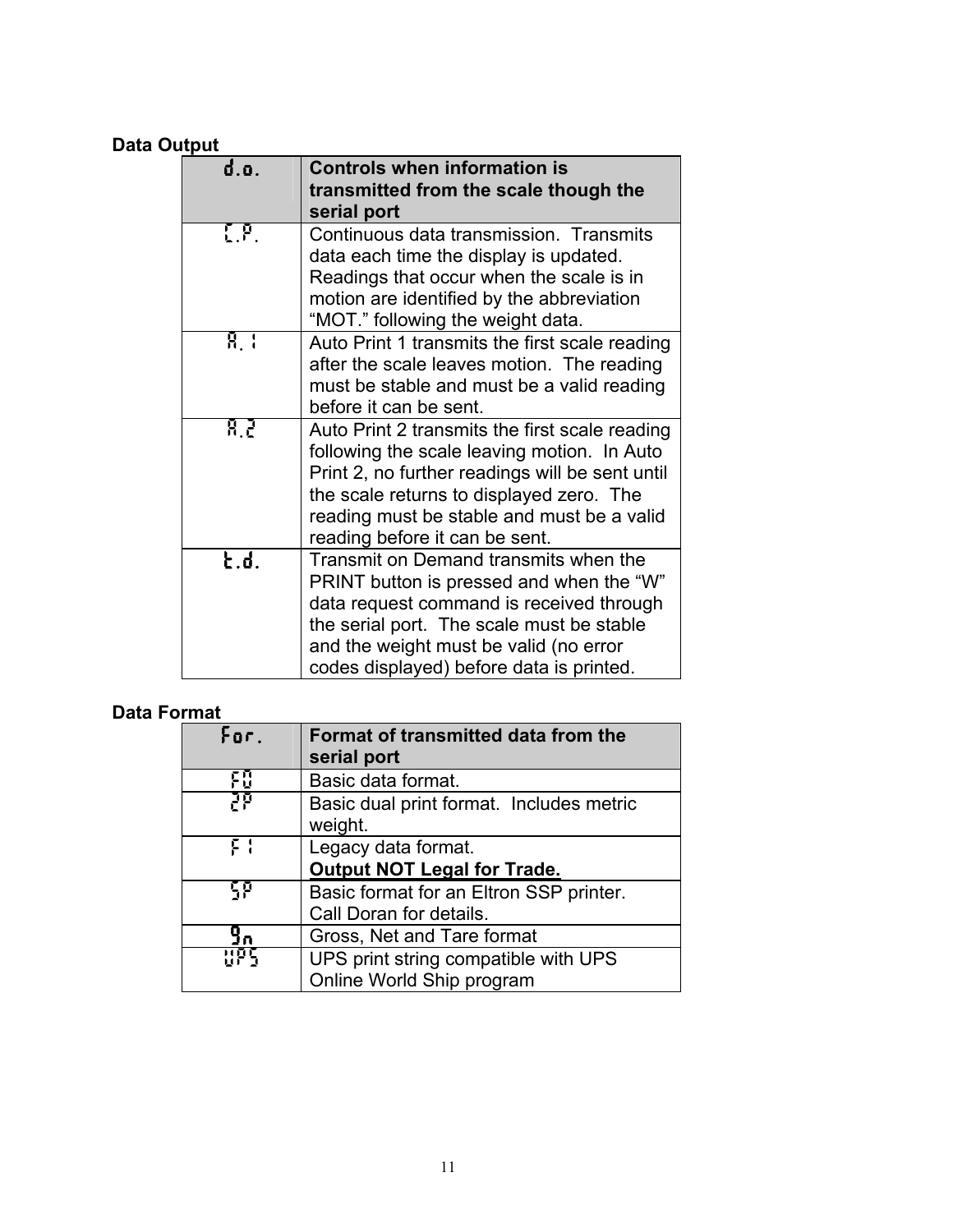### **Baud Rate**

| b.r.  | Serial port transmission rate |
|-------|-------------------------------|
|       | 1200 Baud (bits per second)   |
| Ρų    | 2400 Baud (bits per second)   |
| पृष्ठ | 4800 Baud (bits per second)   |
| 36    | 9600 Baud (bits per second)   |
| ាហ៊ុង | 19,200 Baud (bits per second) |

### **lb Units Enabled**

|     | <b>Enables/Disables pounds</b> |
|-----|--------------------------------|
| ūn. | Ib is enabled.                 |
|     | Ib is disabled.                |

### **lb:oz Units Enabled**

| $\ast$ | <b>Enables/Disables pounds:ounces</b> |
|--------|---------------------------------------|
| Θn     | Ib: oz is enabled.                    |
| пì     | Ib:oz is disabled.                    |

# **oz Units Enabled**

|     | <b>Enables/Disables ounces</b> |
|-----|--------------------------------|
| ūη, | oz is enabled.                 |
|     | oz is disabled.                |

# **kg Units Enabled**

|    | <b>Enables/Disables kilograms</b> |
|----|-----------------------------------|
| Οn | kg is enabled.                    |
|    | kg is disabled.                   |

# **g Units Enabled**

|    | <b>Enables/Disables grams</b> |
|----|-------------------------------|
| ūΛ | g is enabled.                 |
|    | g is disabled.                |

### **Startup Units**

| Սո⊣Է5       | Determines scale startup units             |
|-------------|--------------------------------------------|
|             | Note: Unit annunciator to the right of the |
|             | display indicates parameter setting        |
| Ib          | Scale starts up in lb.                     |
| $lb:oz + *$ | Scale starts up in lb:oz.                  |
| oz t        | Scale starts up in oz.                     |
| kg          | Scale starts up in kg.                     |
| g t         | Scale starts up in g.                      |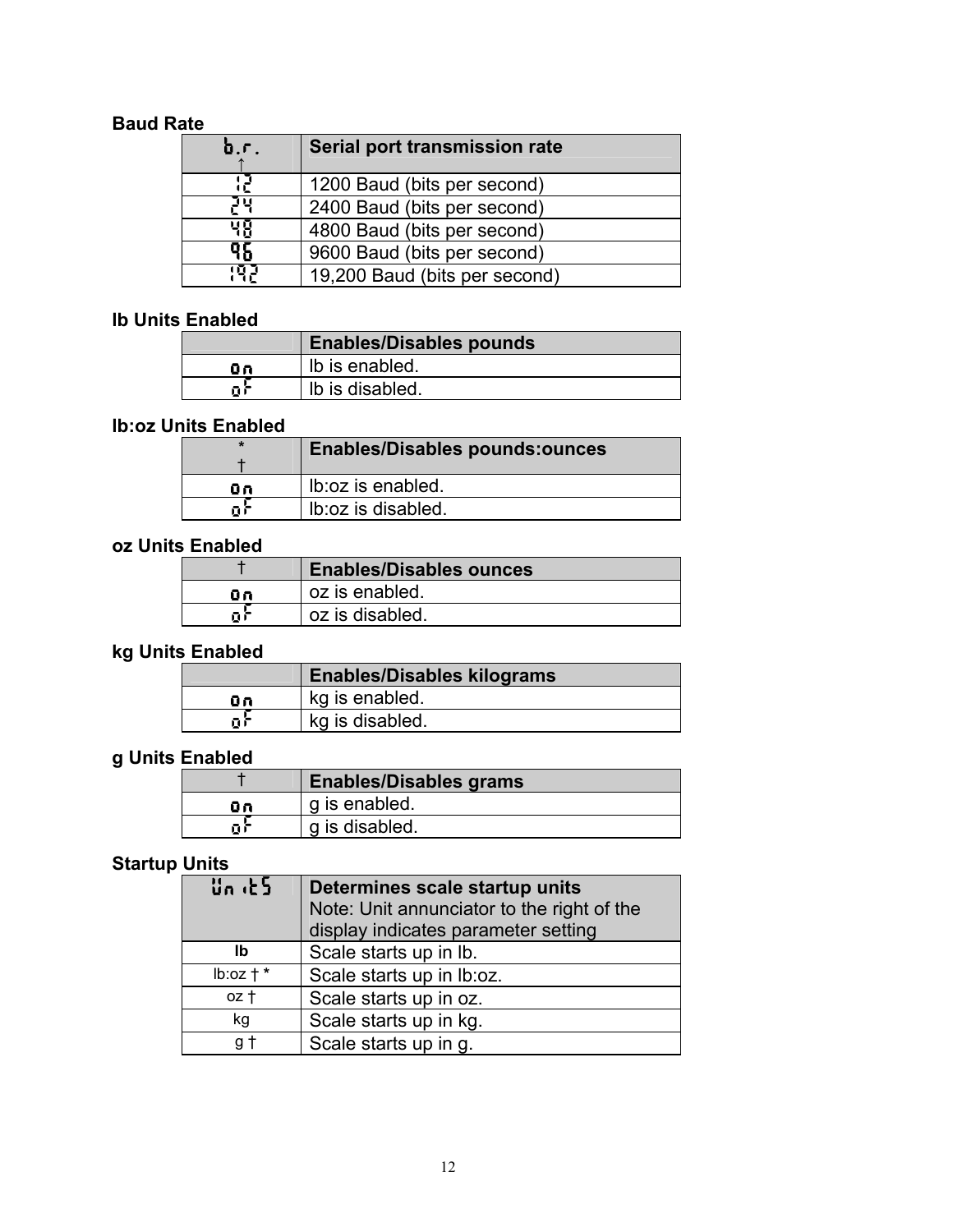NOTE: Depending on capacity and resolution selection, some units are not available due to display constraints. These limitations are indicated by (†).

### **Front Panel Calibration**

| $E_{LL}$ | <b>Enables/Disables Front Panel</b><br><b>Calibration</b><br>Note: This menu is only accessible by<br>pressing the calibration pushbutton at the<br>rear of the DS100. |
|----------|------------------------------------------------------------------------------------------------------------------------------------------------------------------------|
| Οn       | Front panel calibration is enabled.                                                                                                                                    |
| Ωi       | Front panel calibration is disabled. Access<br>to the setup mode is allowed through the<br>calibration pushbutton located behind the<br>rear panel.                    |

### **Raw Counts**

| Raw counts from A/D converter          |
|----------------------------------------|
| View these numbers if calibration is   |
| unsuccessful. Refer to Section 3 for   |
| interpretation of these numbers. Press |
| UNITS to exit setup mode.              |

NOTE: Depending on capacity and resolution selection, some units are not available due to display constraints. These limitations are indicated by (†).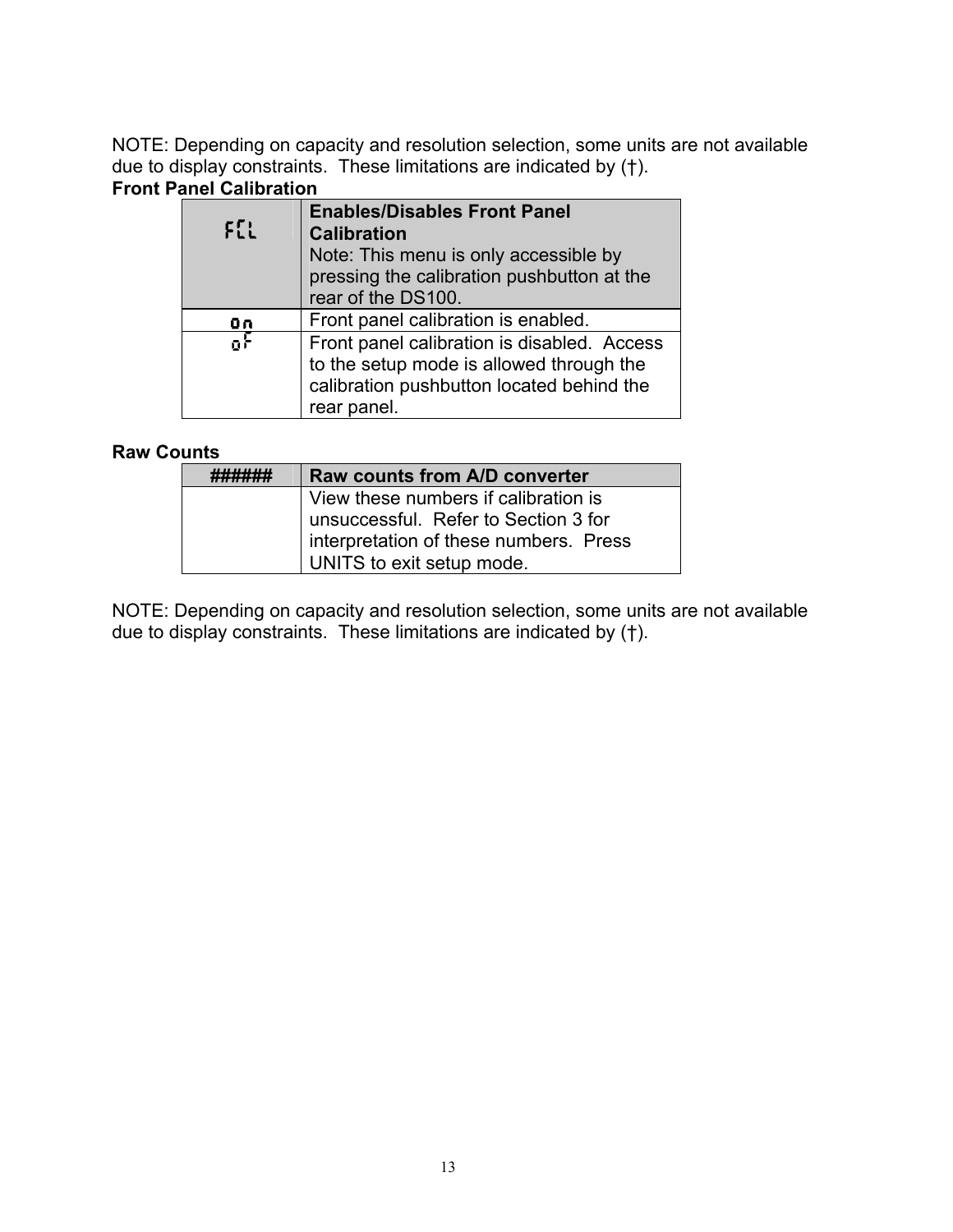# **Section 5. Data Communications**

#### **Introduction to data communications**

Basic understanding of serial data communications is needed when setting up the DS100 to communicate with a printer or PC.

When setting up a serial communications system, there are two concerns which affect the configuration of that system. These are:

- Baud Rate
- Data Bits and Parity

The baud rate determines how fast the data is sent from the scale. The sending and receiving units must be set to the same baud settings. Typical values are 1200, 2400, 4800 and 9600.

The DS100 is factory set for eight bits, no parity and one stop bit also known as 8n1. The receiving units must be set to 8n1 for proper communications.

# **"***F0***" Example (Negative weight, in motion)**

☻- 2.452 lb MOT.♪◙

```
"F0" Print String Definition for Each Weight Unit: 
 Pounds 
STX | POL | WEIGHT| SP | lb | SP | ST | CR | LF 
Ounces 
STX | POL | WEIGHT| SP | oz | SP | ST | CR | LF 
 Kiligrams 
STX | POL | WEIGHT| SP | kg | SP | ST | CR | LF 
Grams 
 STX | POL | WEIGHT | SP | g | SP | SP | ST | CR | LFPounds-ounces 
STX | POL | WEIGHTLB| SP | lb | POL | WEIGHTOZ | SP | oz | SP | ST | CR | LF 
STX (\bullet) = ASCII 02
POL = minus sign for negative weight or a space for a positive weightWEIGHT = 6 character field plus decimal if needed 
 WEIGHTLB = pound portion of lb-oz weight
```
WEIGHTOZ = ounce portion of lb-oz weight. (WEIGHTLB and WEIGHTOZ total 5 characters plus decimal)

 $SP = ASCII$  space

 $ST = MOT$ . if in motion or a space if stable

 $CR(\Gamma) = Carriage return$ 

 $LF$  ( $\blacksquare$ ) = Linefeed

 $|$  = Separator, not printed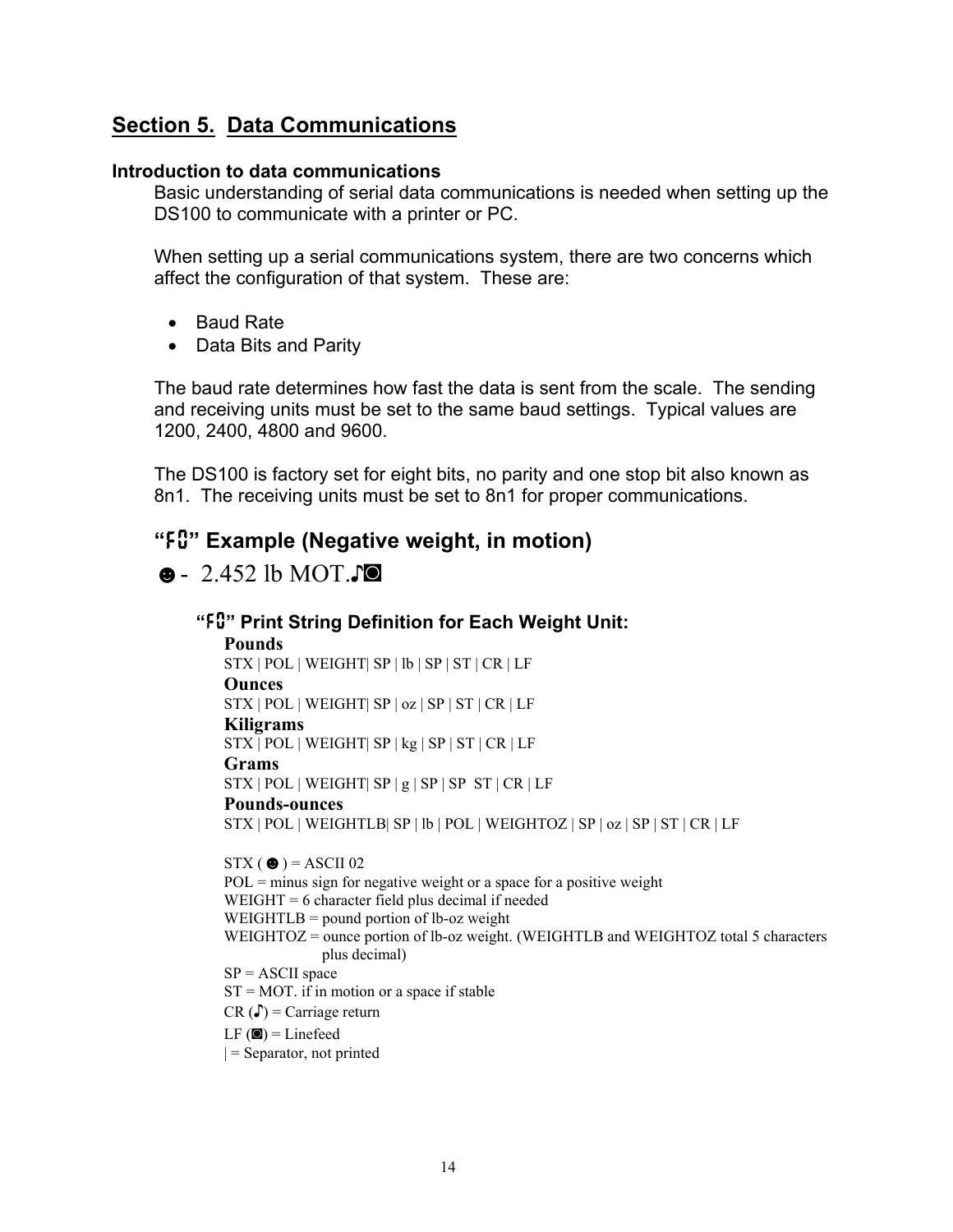### **"***F1***" Example (Negative weight, in motion)**

### ☻- 2.452 LBM♪◙

**"***F1***" Print String Definition for Each Weight Unit: Pounds**  STX | POL | WEIGHT| SP | LB | ST | CR | LF **Ounces**  STX | POL | WEIGHT| SP | OZ | ST | CR | LF **Kiligrams**  STX | POL | WEIGHT| SP | KG | ST | CR | LF **Grams**  STX | POL | WEIGHT| SP | G | SP | ST | CR | LF **Pounds-ounces**  STX | POL | WEIGHTLB| SP | LB | POL | WEIGHTOZ | SP | OZ | SP | ST | CR | LF  $STX$  ( $\bullet$ ) = ASCII 02  $POL = minus sign for negative weight or a space for a positive weight$ WEIGHT = 6 character field plus decimal if needed WEIGHTLB = pound portion of lb-oz weight WEIGHTOZ = ounce portion of lb-oz weight. (WEIGHTLB and WEIGHTOZ total 5 characters plus decimal)  $SP = ASCII$  space  $ST = MOT$ . if in motion or a space if stable  $CR(\Gamma)$  = Carriage return

 $LF$  ( $\blacksquare$ ) = Linefeed

 $|$  = Separator, not printed

# **"***2P***" Example (Negative weight, in motion)**

# ☻- 2.452 lb MOT.♪◙

# ☻(- 1112 kg MOT.)♪◙

The dual print mode provides the DS100 with the ability to print the current scale reading followed by the equivalent value in kilograms. The weight is first printed using the "*F0*" format. Then the weight is

recalculated in kilograms and is sent as a second line of text. The kilogram data follows the "*F0*" data format except where parentheses are placed after the STX character and before the carriage return & line feed.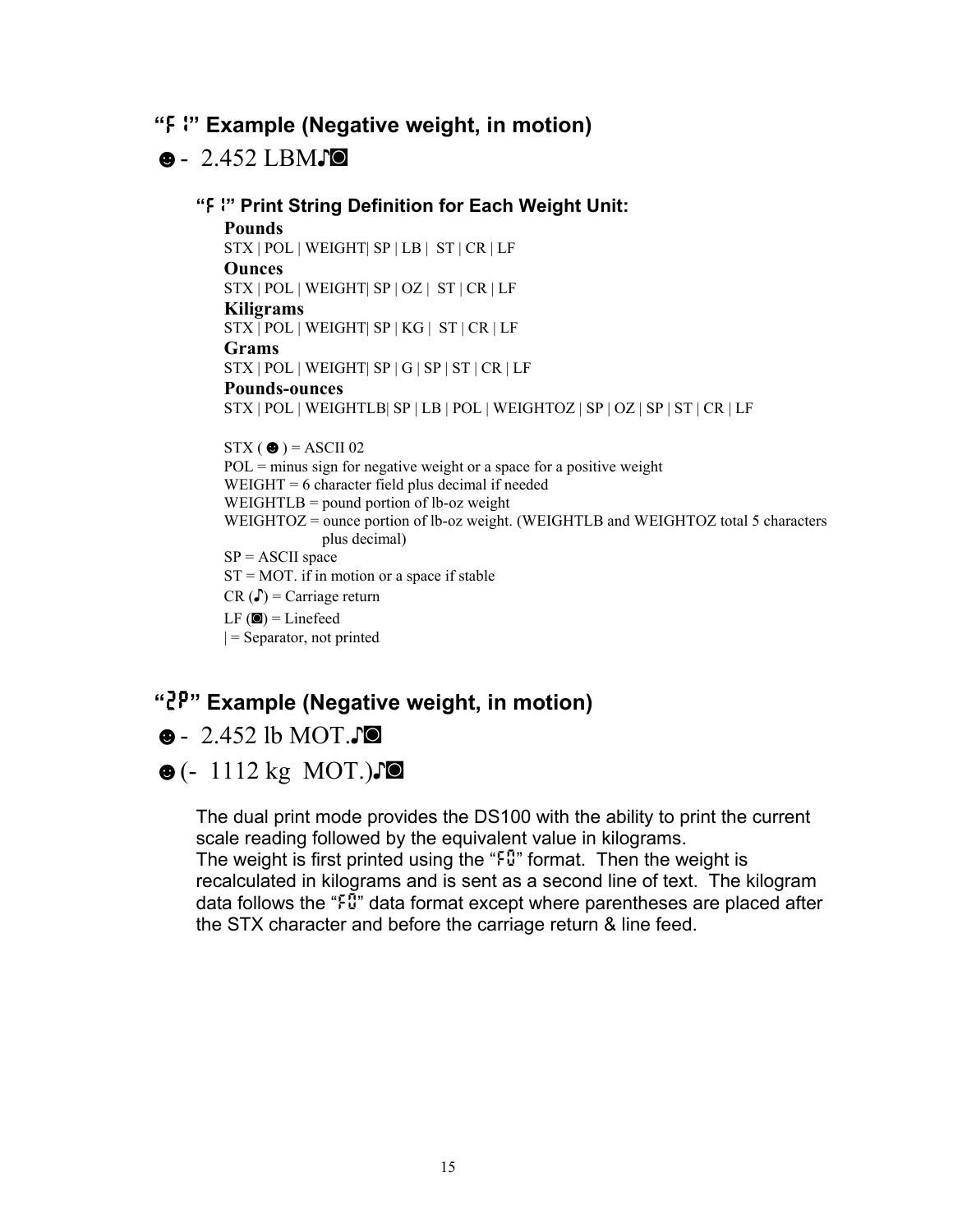**"***SP***" Example (Negative weight, in motion)** 

FR"L1"◙

# ? ◙

- 1.052◙

lb◙

### GS◙

MOT. ◙

- 0.478◙

 $kg<sub>o</sub>$ 

P1,1◙

### **"***SP***" Print String Definition for Each Weight Unit:**

**Pounds** 

- FR"L1" | LF | ? | LF | POL | WEIGHT | LF | lb | LF | GS | LF | ST | LF | POL | WEIGHT2 | LF | kg | LF | P1,1 | LF **Ounces**
- FR"L1" | LF | ? | LF | POL | WEIGHT | LF | oz | LF | GS | LF | ST | LF | POL | WEIGHT2 | LF | kg | LF | P1,1 | LF **Kilograms**
- FR"L1" | LF | ? | LF | POL | WEIGHT | LF | kg | LF | GS | LF | ST | LF | POL | WEIGHT2 | LF | kg | LF | P1,1 | LF **Grams**
- FR"L1" | LF | ? | LF | POL | WEIGHT | LF | g | SP | LF | GS | LF | ST | LF | POL | WEIGHT2 | LF | kg | LF | P1,1 | LF

#### **Pounds - ounces**

FR"L1" | LF | ? | LF | POL | WEIGHTLB | SP | lb | POL | WEIGHTOZ | LF | oz | LF | GS | LF | ST | LF | POL | WEIGHT2 | LF | kg | LF | P1,1 | LF

> $POL = minus sign for negative weight or a space for a positive weight$ WEIGHT = 6 character field plus decimal if needed WEIGHT2 = Kilogram weight. 6 character field plus decimal if needed WEIGHTLB = pound portion of lb-oz weight WEIGHTOZ = ounce portion of lb-oz weight. (WEIGHTLB and WEIGHTOZ total 5 characters plus decimal)  $SP = ASCII$  space  $ST = MOT$ . if in motion or four (4) spaces if stable  $CR(\Gamma) = Carriage return$  $LF$  ( $\blacksquare$ ) = Linefeed

 $|$  = Separator, not printed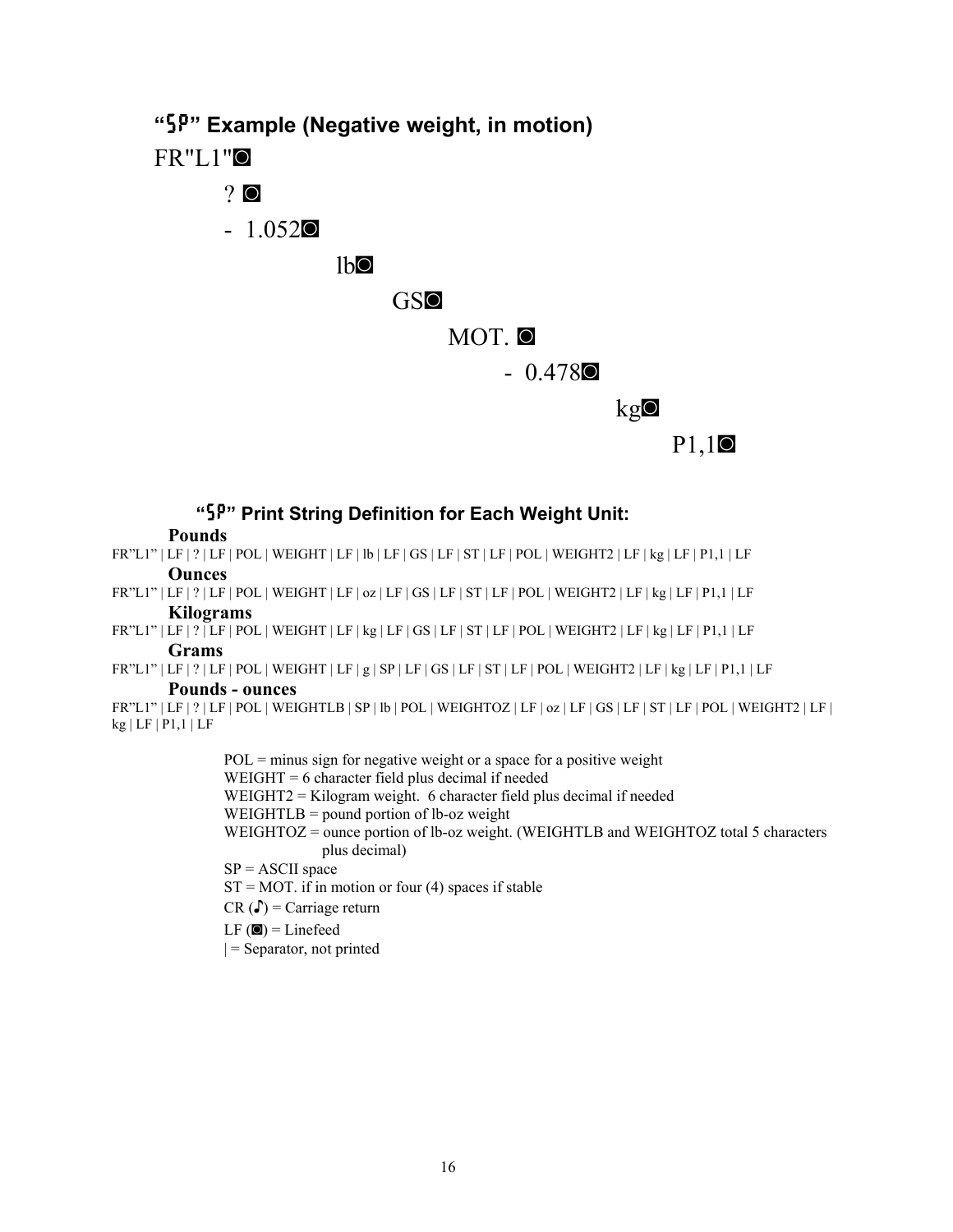# **"***Gn***" Example (Negative weight, in motion)**

- ☻ 25.15 lb GR MOT.♪◙
- ☻ 20.05 lb NT MOT.♪◙
- ☻ 5.10 lb TR MOT.♪◙

# **"***Gn***" Print String Definition for Each Weight Unit:**

#### **Pounds**

STX | POL | WEIGHTGROSS | SP | lb | SP | GR | SP | ST | CR | LF STX | POL | WEIGHTNET | SP | lb | SP | NT | SP | ST | CR | LF

STX | POL | WEIGHTTARE | SP | lb | SP | TR | SP | ST | CR | LF

#### **Ounces**

STX | POL | WEIGHTGROSS | SP | oz | SP | GR | SP | ST | CR | LF STX | POL | WEIGHTNET | SP | oz | SP | NT | SP | ST | CR | LF STX | POL | WEIGHTTARE | SP | oz | SP | TR | SP | ST | CR | LF

#### **Kiligrams**

STX | POL | WEIGHTGROSS | SP | kg | SP | GR | SP | ST | CR | LF STX | POL | WEIGHTNET | SP | kg | SP | NT | SP | ST | CR | LF

STX | POL | WEIGHTTARE | SP | kg | SP | TR | SP | ST | CR | LF

#### **Grams**

STX | POL | WEIGHTGROSS | SP | g | SP | GR | SP | ST | CR | LF STX | POL | WEIGHTNET | SP | g | SP | NT | SP | ST | CR | LF STX | POL | WEIGHTTARE | SP | g | SP | TR | SP | ST | CR | LF

#### **Pounds-ounces**

STX | POL | WEIGHTLBGROSS | SP | lb | POL | WEIGHTOZGROSS | SP | oz | SP | GR | SP | ST | CR | LF STX | POL | WEIGHTLBNET | SP | lb | POL | WEIGHTOZNET | SP | oz | SP | NT | SP | ST | CR | LF STX | POL | WEIGHTLBTARE | SP | lb | POL | WEIGHTOZTARE | SP | oz | SP | TR | SP | ST | CR | LF

 $STX$  ( $\bullet$ ) = ASCII 02  $POL = minus sign for negative weight or a space for a positive weight$ WEIGHT[GROSS/NET/TARE] =  $6$  character field plus decimal if needed WEIGHTLB[GROSS/NET/TARE] = pound portion of lb-oz weight WEIGHTOZ[GROSS/NET/TARE] = ounce portion of lb-oz weight. (WEIGHTLB and WEIGHTOZ total 5 characters plus decimal)  $SP = ASCII$  space  $ST = MOT$ . if in motion or a space if stable  $CR(\Gamma) = Carriage return$  $LF$  ( $\blacksquare$ ) = Linefeed  $|$  = Separator, not printed

#### **Remote Scale Commands**

The scale will respond to the following single letter ASCII commands.

- "W" Initiates transmission of current weight data (if in motion, scale will wait until stable, then print).
- "U" Changes the displayed weight units.
- "Z" Zeroes the scale (if in motion, scale will wait until stable, then zero).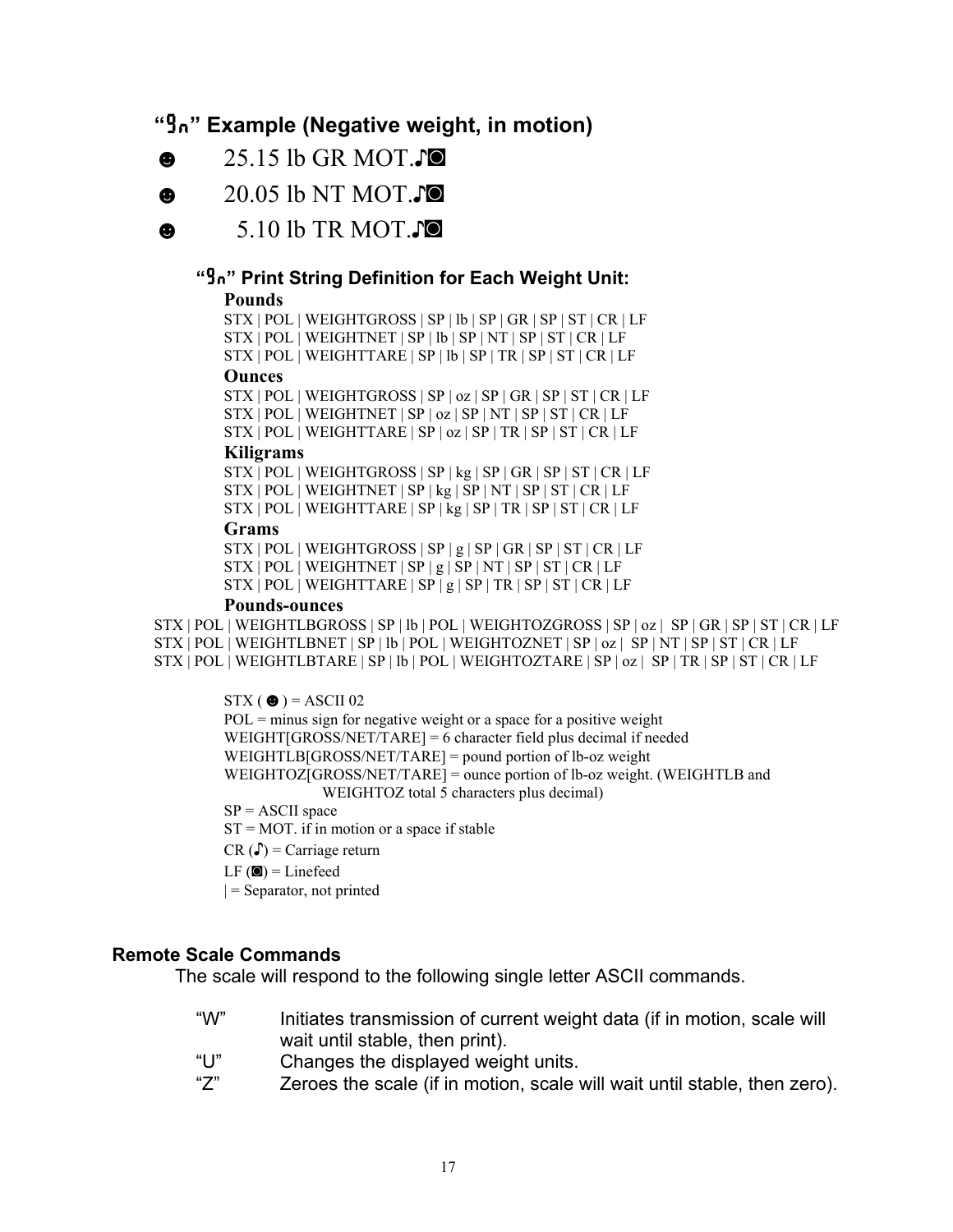### **UPS Application Note: UPS On-Line WorldShip Software Rev 3.1 and Higher**

#### **Description:**

The following instructions will allow a Scale to be connected to the UPS On-Line shipping system. The UPS On-Line software operates by continuously polling the scale for weight several times a second. The UPS program then displays the current weight in a window marked "Scale Weight:". This package weight, in pounds is then used to generate a shipping label if the "Electronic Scale Activated" check box is selected.

#### **Hardware Setup:**

Before starting the UPS On-Line software, connect the Scale's serial port to the computer's serial port (com1 or com2) by way of the optional serial cable (P/N DSOPT001 or DSOPT002). Apply power to the scale and press the ZERO push button.

**WARNING:** The scale must be on and connected at all times while the UPS On-Line program is running. If the scale is disconnected, turned off, or placed in the calibration mode, an error message will be displayed on the computer screen. To correct this error, you must perform a scale setup again or restart the UPS software – see Software Setup for instructions.

#### **Software Setup:**

If the UPS On-Line program has been already installed, follow the configuration steps below only. If the UPS On-Line program is not installed, power up the scale and connect the scale's serial cable to an available PC serial port. Next, install the UPS On-Line program as per instruction on the UPS installation CD. The installation program will prompt you to select if a scale is connected, select yes.

To configure the UPS On-Line WorldShip program:

- 1. Click on the "Tools" menu located at top of screen, then select "System Preferences".
- 2. Click on the "Hardware" tab and set the "Scale Type:" drop down menu to "Fairbanks 70-2453-4".
- 3. Click on the "Scale Port:" drop down menu, choose which serial port the scale is connected to, com1, com2 or other com port. This is the port that the DB9 cable is connected to at the rear of your PC from the scale.
- 4. Finally, click on the "Test Scale" button. Place weight on the scale. The computer should then display the current weight on the scale.
- 5. Click the "OK" button, and return back to the service menu.
- 6. Check the "Electronic Scale Activation" box to accept weight readings from the scale. The current weight will be displayed under the "Package:" section, in the "Scale Weight" window. NOTE: UPS software does not show zero or negative weights on the main display page.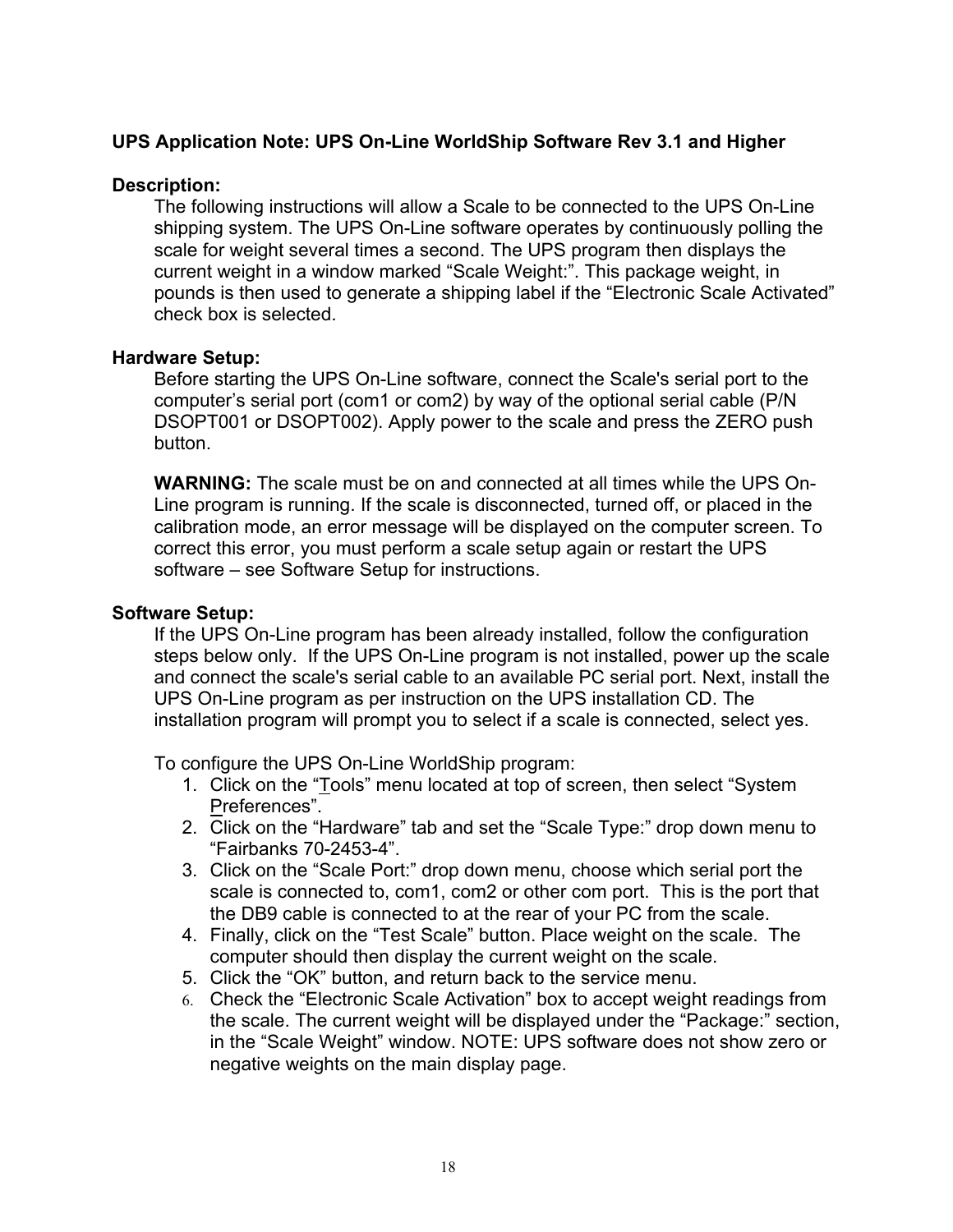### **Scale Configuration:**

In order to be compatible with the UPS On-Line program. The Scale's Parameters must be configured to the following settings:

| $\phi$ . $\phi$ . | $= 5.0.6.$ | Data Output Mode is set to Transmit On Demand |
|-------------------|------------|-----------------------------------------------|
| For,              | $=$ 885    | Data Output Format is set to UPS protocol     |
| Ъп.               | $= 96$     | Baud Rate is set to 9600 baud                 |
| Սուժ 5            | $=$ lb     | Start up units must be set to pounds          |

### **Troubleshooting:**

If any problems occur with your UPS On-Line Software, a trouble-shooting guide can be found on the United Parcel Service web site under Shipping Systems Scales at address:

http://www.ups.com/using/custserv/techfaq/scales.html

Or alternatively, contact Doran Scale's Technical Support Department at 800-262- 6844 for assistance over the phone.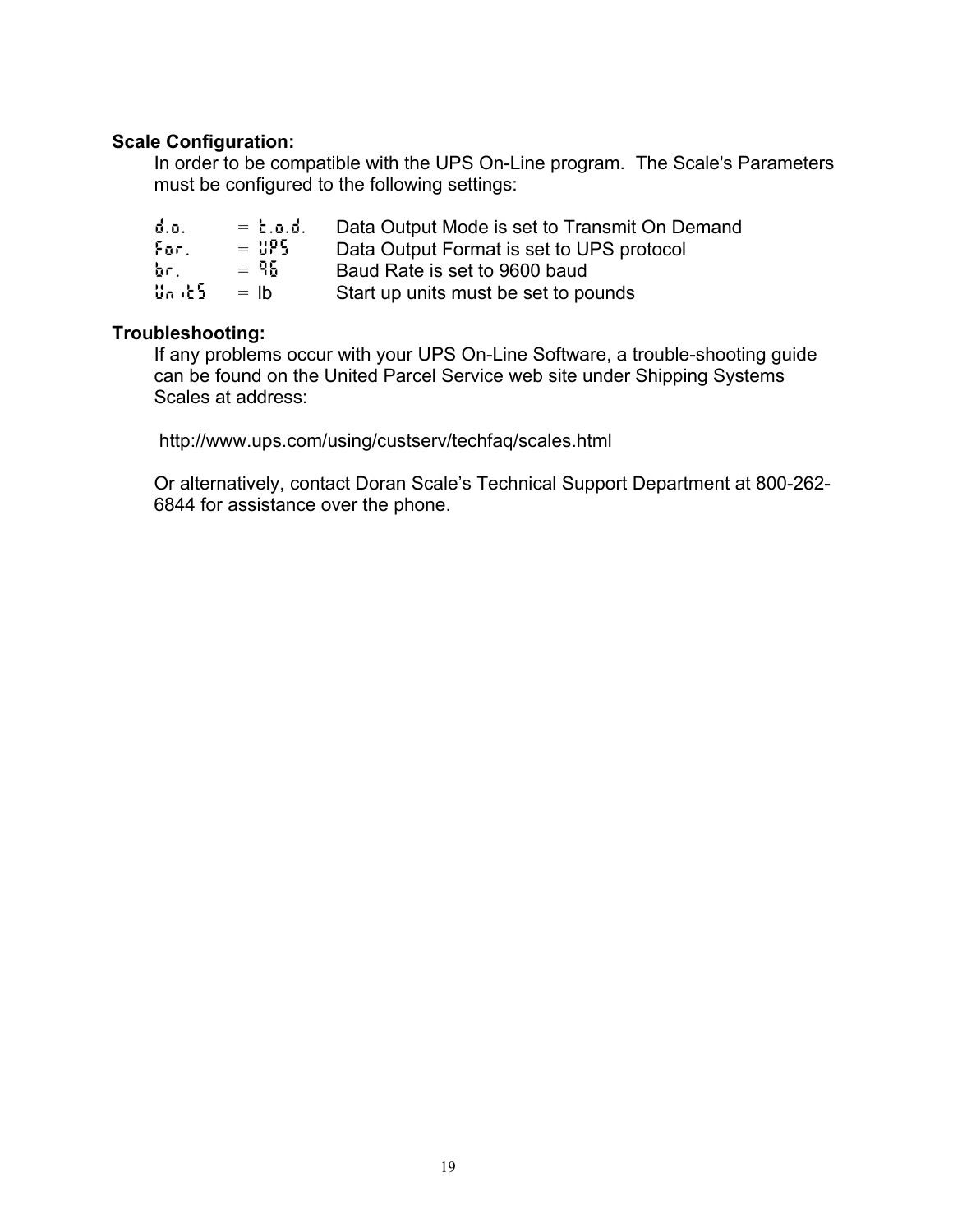# **Section 6. Specifications**

| <b>Resolution</b>                         | 200 to 12500 divisions                                                                                   |
|-------------------------------------------|----------------------------------------------------------------------------------------------------------|
| <b>Indicator Load Cell</b><br>Input Range | 0.35 mV/V to 3.0 mV/V                                                                                    |
| Excitation                                | 5V                                                                                                       |
| <b>Power Supply</b>                       | Wall Transformer output: (scale input)<br>12VDC, 300mA<br>Neg. (-) center                                |
| <b>Display</b>                            | 0.56" high red LED                                                                                       |
| <b>Displayed Units</b>                    | lb, oz, kg, g and lb-oz                                                                                  |
| <b>Indicator Capacities</b>               | 1 to 99,999 lb<br>1 to 45,000 kg                                                                         |
| <b>Printer Interface</b>                  | <b>Bi-directional RS-232</b>                                                                             |
| Calibration                               | Zero and Span<br>(Minimum Span = 5% of Capacity)                                                         |
| Controls                                  | GROSS/NET, TARE, ZERO(ON/OFF),<br>UNITS AND PRINT buttons                                                |
| Construction                              | <b>Painted Mild Steel</b>                                                                                |
| Options                                   | RS232 cable (Female) P/N DSOPT001<br>RS232 cable (Male) P/N DSOPT002<br>230 VAC Transformer P/N DSOPT003 |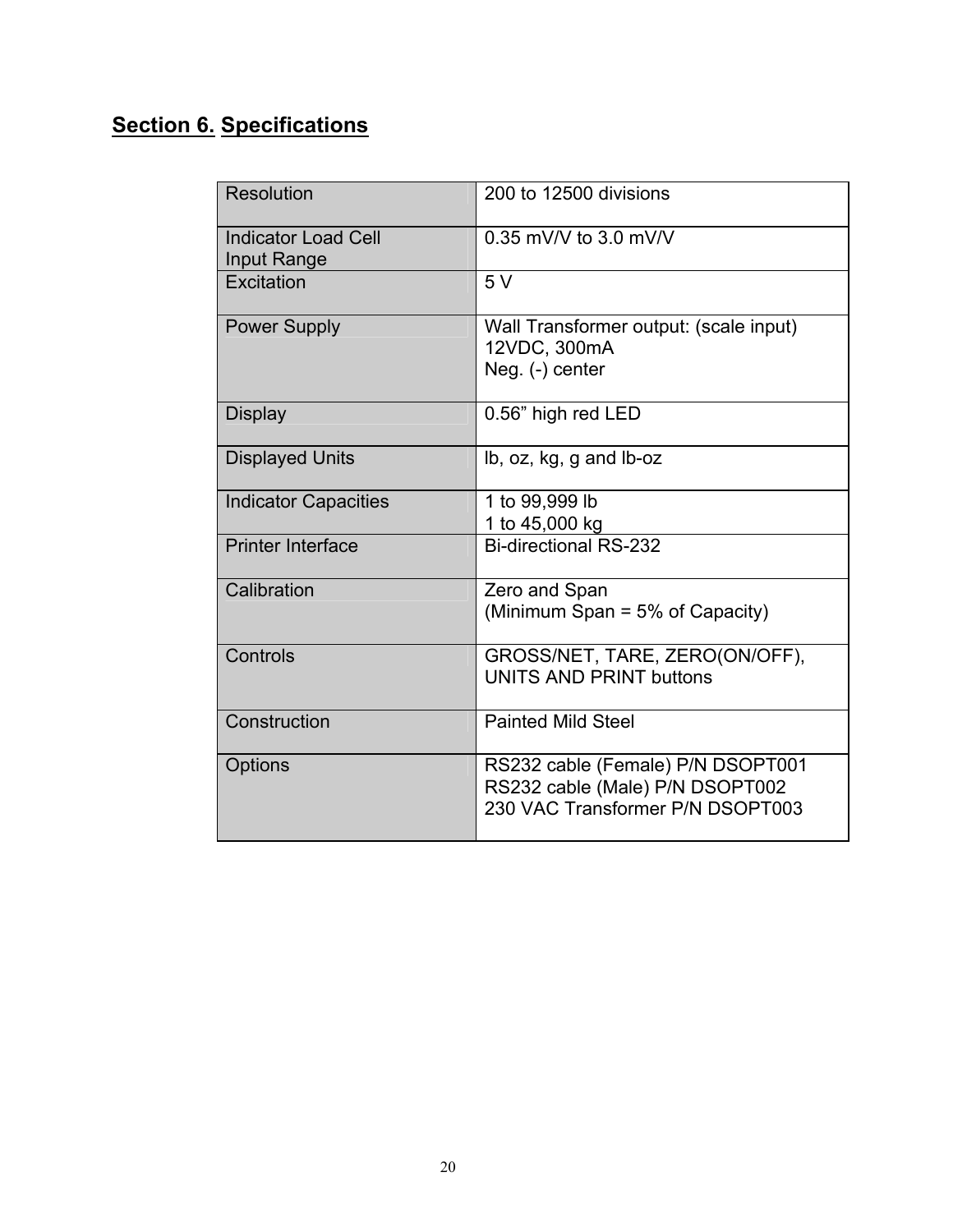# **Section 7. Troubleshooting**

### **General Problem Resolution**

| <b>Problem</b>                                                                                | <b>What to Do or Check</b>                                                                                                                                                                                                                                                                                                                  |
|-----------------------------------------------------------------------------------------------|---------------------------------------------------------------------------------------------------------------------------------------------------------------------------------------------------------------------------------------------------------------------------------------------------------------------------------------------|
| Weight reading will not repeat or<br>scale does not return to zero when<br>weight is removed. | Make sure that the scale platter is not<br>rubbing or touching the scale cover. Verify<br>that there is nothing caught in the platform,<br>under or around the load cell.                                                                                                                                                                   |
| Scale overloads early                                                                         | Verify scale calibration is correct. If<br>problem persists, recalibrate the scale.                                                                                                                                                                                                                                                         |
| Scale will not come to zero when the<br>ZERO button is pressed.                               | Make sure that the scale is becoming<br>stable (Motion annunciator is off). After<br>pressing the ZERO button, the scale<br>should zero as soon as it becomes stable.<br>If problem persists, there may be a<br>problem with the touch panel or<br>motherboard.                                                                             |
| Weight readings don't seem to be<br>correct.                                                  | Verify the scale calibration with an<br>accurate test weight. If the readings are<br>not correct, recalibrate.                                                                                                                                                                                                                              |
| Scale drifts off zero.                                                                        | Check for air currents and/or vibration<br>around the scale. If that is the cause, it<br>may be necessary to set the Rzt and nnR<br>parameters to wider settings to<br>compensate (see the parameter section.)<br>Verify that no mechanical restrictions exist,<br>i.e. platter rubbing, something caught<br>under or around the load cell. |
| Scale shuts itself off or will not turn<br>on.                                                | Press the ZERO button to turn on the<br>indicator.<br>The transformer may be bad or the power<br>connector at the rear of the scale may                                                                                                                                                                                                     |
|                                                                                               | have an intermittent connection. Check<br>the power connector at the rear of the<br>scale.                                                                                                                                                                                                                                                  |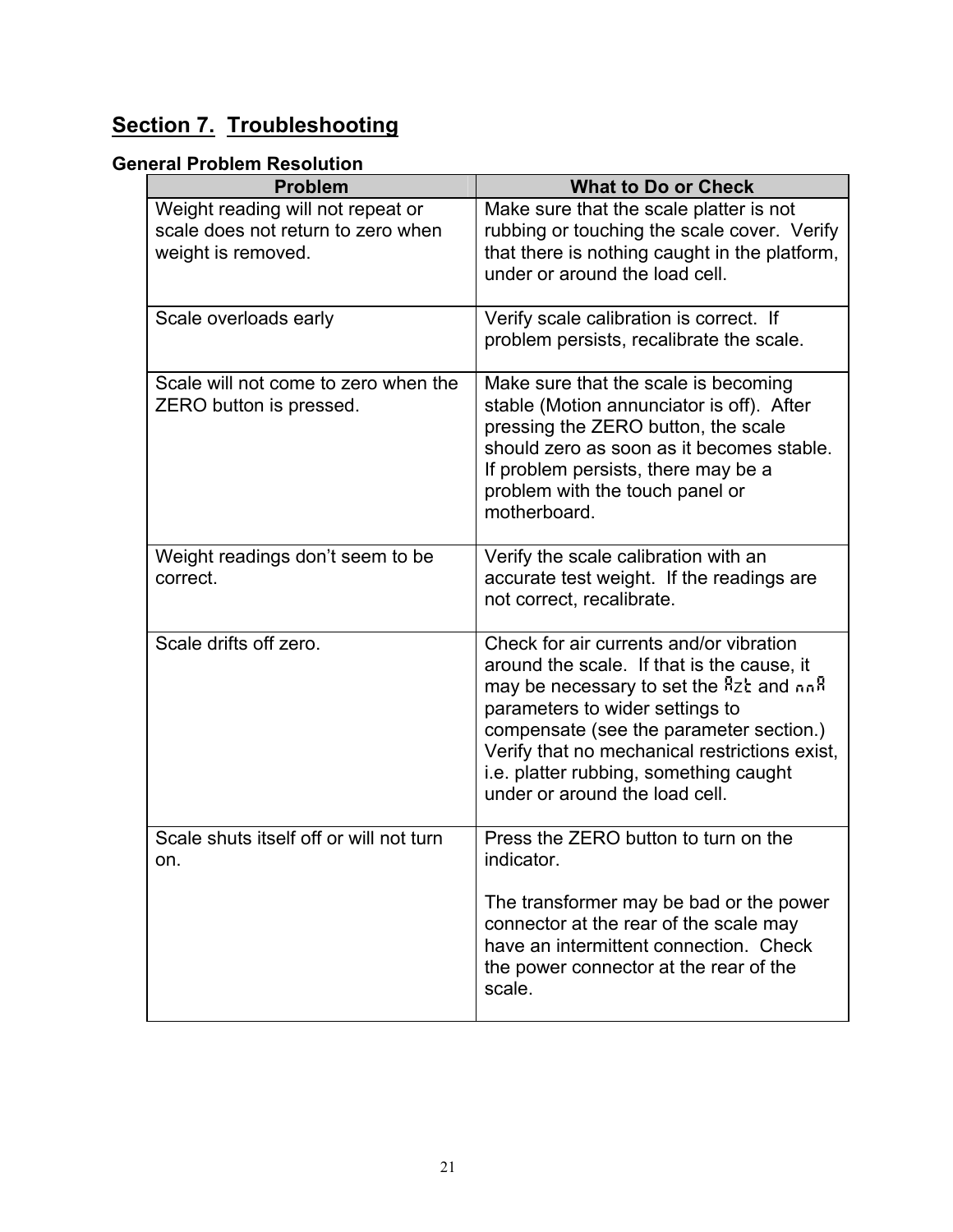### **Error Messages**

| <b>Error Message</b> | <b>What to Do or Check</b>                                                                                                                                                                                                            |
|----------------------|---------------------------------------------------------------------------------------------------------------------------------------------------------------------------------------------------------------------------------------|
|                      | The setup parameters loaded in nonvolatile memory                                                                                                                                                                                     |
| Er EP                | have become corrupted.                                                                                                                                                                                                                |
|                      | Verify scale parameters and calibrate.                                                                                                                                                                                                |
|                      | The A/D communication is not detected.                                                                                                                                                                                                |
| Er Ad                | If problem persists, recalibrate.<br>If problem still persists, the motherboard will need to<br>be replaced.                                                                                                                          |
|                      | Verify load cell wiring connections. Ensure the load<br>cell is wired properly. Ensure that all load cell<br>conductors are inserted into the terminal properly<br>and that the conductor jacket in not interfering.                  |
| Rd of                | Verify that JU1 and JU2 have the jumper inserted<br>for a four wire load cell or removed for a six wire<br>load cell.                                                                                                                 |
|                      | If problem still persists, the motherboard will need to<br>be replaced.                                                                                                                                                               |
|                      | The calibration zero is out of range.<br>Error is displayed after a ZERO calibration attempt.<br>Press zero to clear this error.                                                                                                      |
| r9 Err               | Refer to the analog setup section for additional<br>information.<br>Motherboard or load cell may need to be replaced.                                                                                                                 |
|                      | The scale is attempting to zero on power-up.                                                                                                                                                                                          |
| Ld9 0                | This message will remain until the scale is stable.<br>Air currents or vibration may be the cause. If<br>problem persists, the pcb or load cell may be<br>damaged.<br>NOTE: This message will not appear if parameter<br>$Suo = no$ . |
| outd                 | The scale is in overload. The load on the scale<br>platform exceeds the scale capacity by more than<br>105%.<br>Remove excess weight from scale platform.                                                                             |
|                      | If problem persists, recalibrate.<br>If problem still persists, the motherboard or load cell<br>may need to be replaced.                                                                                                              |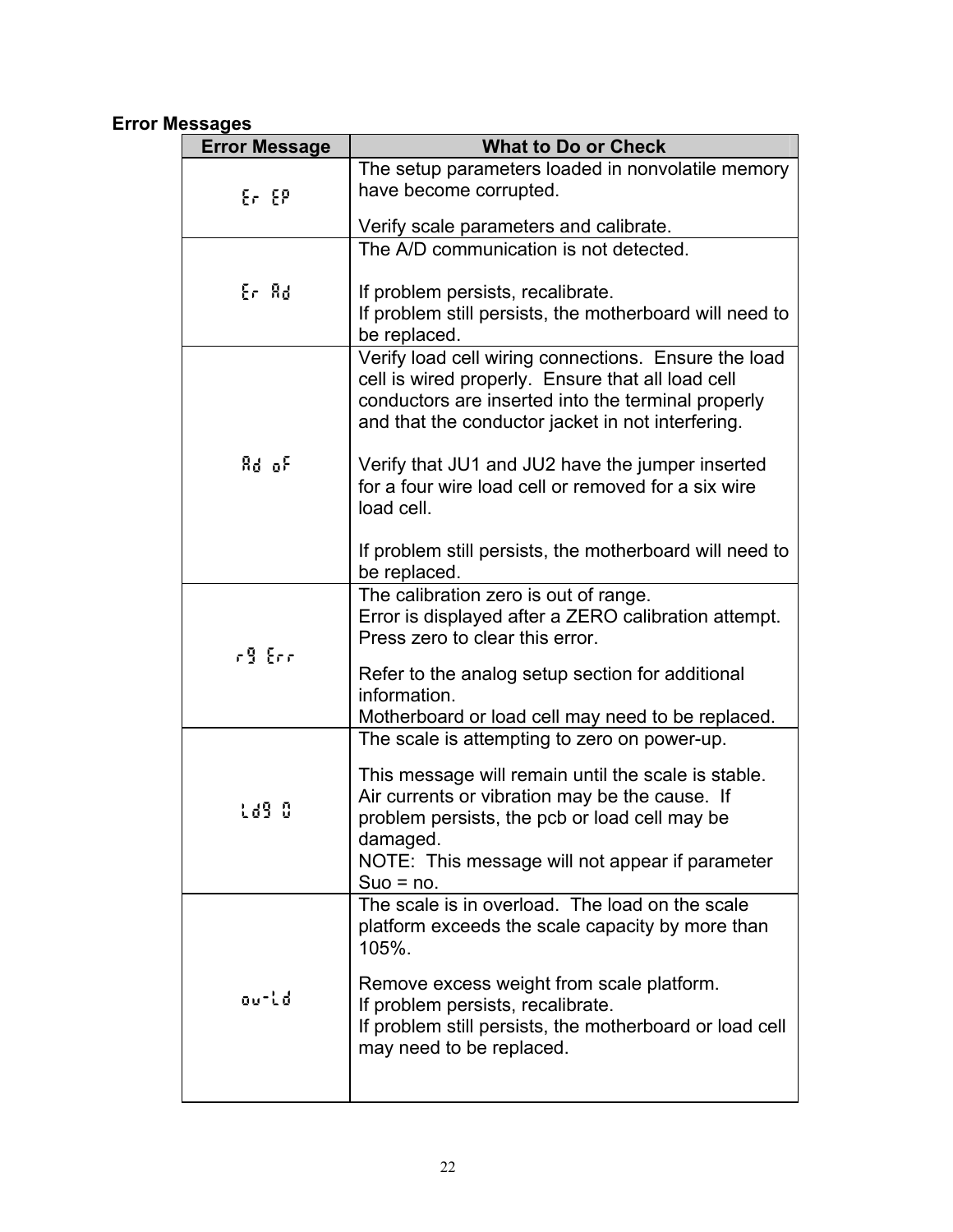| <b>Error Message</b> | <b>What to Do or Check</b>                                                                                       |
|----------------------|------------------------------------------------------------------------------------------------------------------|
|                      | The scale is in gross overload. The load exceeds<br>the scale rating and might result in damage to the<br>scale. |
| $95$ -ol             | Remove excess weight immediately.                                                                                |
|                      | If problem persists, recalibrate.                                                                                |
|                      | If problem still persists, the motherboard or load cell<br>will need to be replaced.                             |
|                      | Raw counts for the span calibration is too low.                                                                  |
| ՏԹու                 | Refer to the Calibration Troubleshooting section for<br>raw count ranges.                                        |
|                      | Raw counts for the span calibration is too high.                                                                 |
| 58.8                 | Refer to the Calibration Troubleshooting section for<br>raw count ranges.                                        |
| 58n E                | The span calibration weight must be between 5%<br>and 100% of full capacity.                                     |
|                      | Load on the scale exceeds 20%. Remove excess                                                                     |
|                      | weight. This error only occurs when the Start Up                                                                 |
| $E_{\rm eff}/3$      | Zero $\frac{1}{2}$ un parameter is set to $\frac{3}{2}$ . Change this                                            |
|                      | parameter for $5\frac{1}{2}$ to allow for automatic start up                                                     |
|                      | zeroing up to 100% of capacity.                                                                                  |
|                      | The capacity has a zero value or the value exceeds                                                               |
| EAP E                | 45,000 kg. Adjust capacity and ensure the capacity                                                               |
|                      | is defined in the desired unit.                                                                                  |